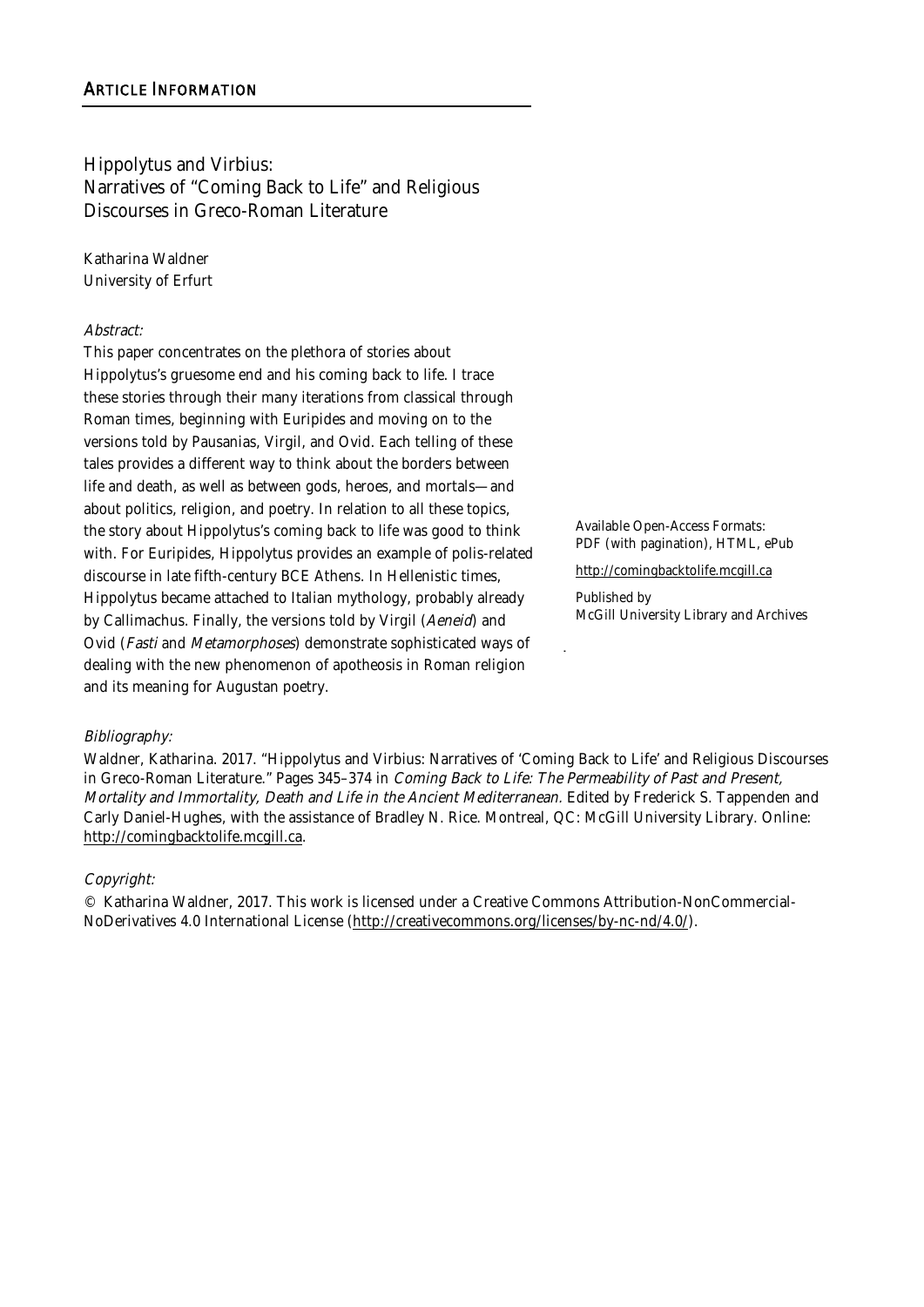# Hippolytus and Virbius: Narratives of "Coming Back to Life" and Religious Discourses in Greco-Roman Literature $^1$

Katharina Waldner University of Erfurt

### I. INTRODUCTION:

### ON DEFINING BOUNDARIES BETWEEN LIFE AND DEATH

If one tries to find stories about human beings "coming back to life" in the polytheistic mythologies of the Greco-Roman world, one immediately starts to think about and doubt the categories "mortality" and "immortality," "hero," "human being," and "god." Does a hero such as Heracles "come back to life" when, as the story goes (since the seventh century BCE), he is received by the gods on Mount Olympus, a narrative which was retold in Roman imperial times as his apotheosis from the funeral pyre (Graf 1998a, 394ff.)? Or is he just transformed from a hero into a god? Obviously his story is different from the one told about pious Alcestis, who died voluntarily to save the life of her husband and was then brought back to life by none other than Heracles (Johnston 1999, 99–100).<sup>2</sup> Her story fits into a group of narratives which might be called "trickster" stories about death (Johnston 1999, 9 and 100). In these stories, figures like Theseus, Heracles, or Sisyphus succeed in

<sup>&</sup>lt;sup>1</sup> I thank the participants of the "Coming Back to Life" conference in May 2014 for discussing my paper, and the editors—especially Fred Tappenden and Brad Rice—for valuable suggestions to improve my English as well as my argument. A slightly altered German version of this paper, which is aimed at a more general readership, is also available as Waldner 2016.

<sup>&</sup>lt;sup>2</sup> The story probably goes back to the sixth century BCE (Phrynichus). Besides Euripides's Alcestis (438 BCE), we find Alcestis sent back by Persephone because of her love and piety in [Plato,](http://data.perseus.org/citations/urn:cts:greekLit:tlg0059.tlg011.perseus-grc1:179b) Symp. 179b–180b.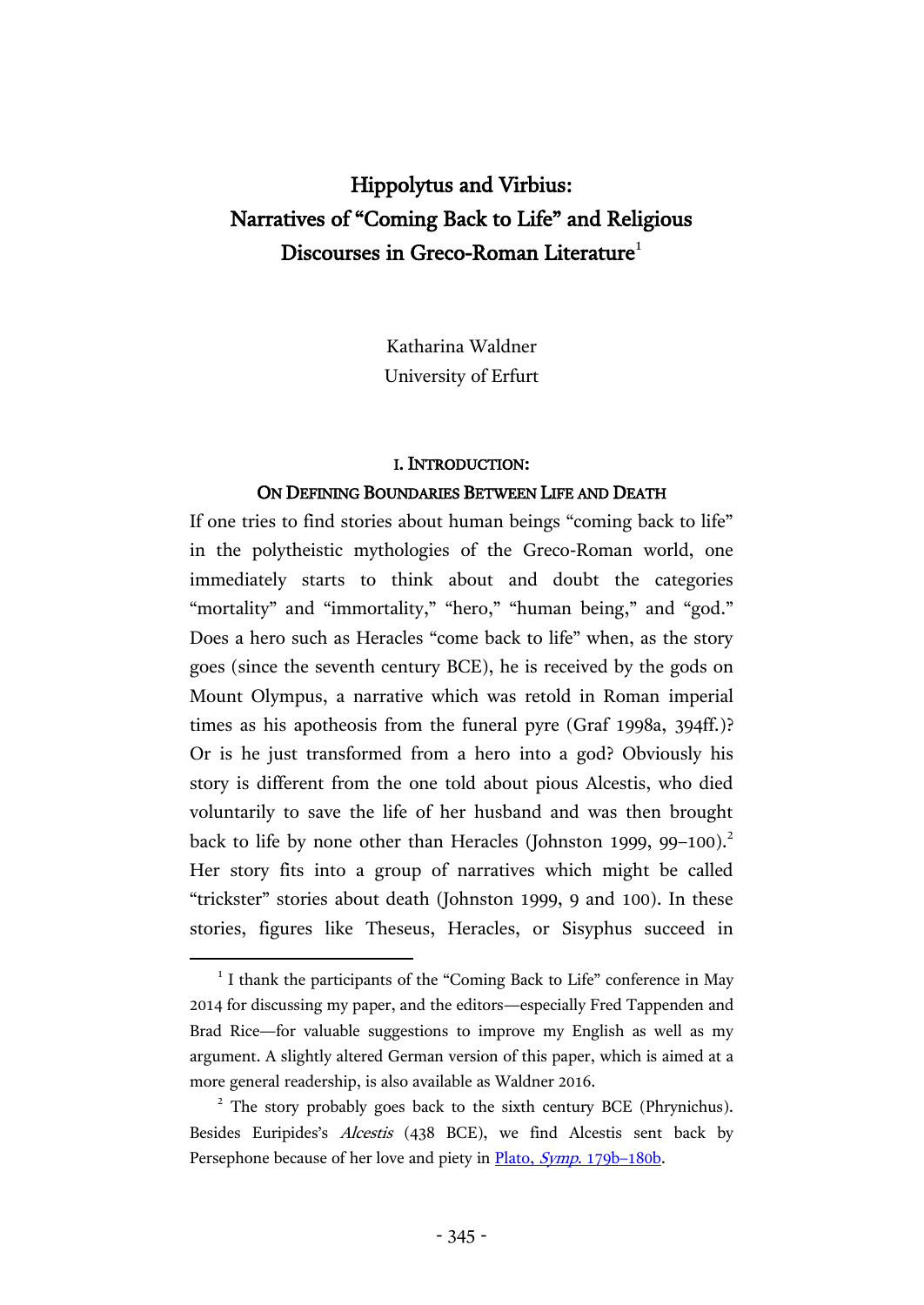outwitting or fighting down death, personified as Thanatos, Hades, or Persephone. One might also include narratives about Asclepius in this group; he is no "trickster," but rather an ingenious physician whose ability to bring ordinary human beings back to life forms part of his medical skills.<sup>3</sup>

One of the earliest examples of a Greek coming-back-to-life story, probably from the sixth century BCE, relates that Hippolytus was restored to life by Asclepius and thus resembles the "trickster" stories. Afterwards, Zeus killed Asclepius in punishment (Naupaktia, frags. 10 and 11 [Bernabé 1987–2007]).<sup>4</sup> At the same time, Hippolytus was certainly a hero who was honored at several cult sites in Greece (Hall 1999). This paper will concentrate on the plethora of stories about his gruesome end and his coming back to life. The stories begin with Euripides and move on to the versions told by Pausanias, Virgil, and Ovid. All of these tales will be read as different ways to think about the borders between life and death, as well as between gods, heroes, and mortals—and about politics, religion, and poetry. Euripides will be analyzed as an example of polis-related discourse in late fifth-century BCE Athens. We will explore afterwards how Hippolytus became attached to Italian mythology, probably already by Callimachus. Finally, the versions told by Virgil (Aeneid) and Ovid (Fasti and Metamorphoses) will be interpreted as sophisticated ways of dealing with the new phenomenon of apotheosis in Roman religion and its meaning for Augustan poetry.

But before I discuss the different ways of telling these stories about Hippolytus's return to life, it will be useful to formulate some general observations about the history and function of this kind of story, as well as about the figure of the hero in ancient Greek religion. In her monograph Restless Dead (1999), Sarah Iles

<sup>&</sup>lt;sup>3</sup> One might also add to this group the story about Orpheus, whose ability to face the realm of death is related to his skills as a poet and musician. The earliest mention is found in [Euripides,](http://data.perseus.org/citations/urn:cts:greekLit:tlg0006.tlg002.perseus-grc1:328-370) Alc. 357-362.

<sup>4</sup> Hippolytus is the only example of this type of myth told about Asclepius (cf. the sources collected by Edelstein and Edelstein 1945, 1:37ff.).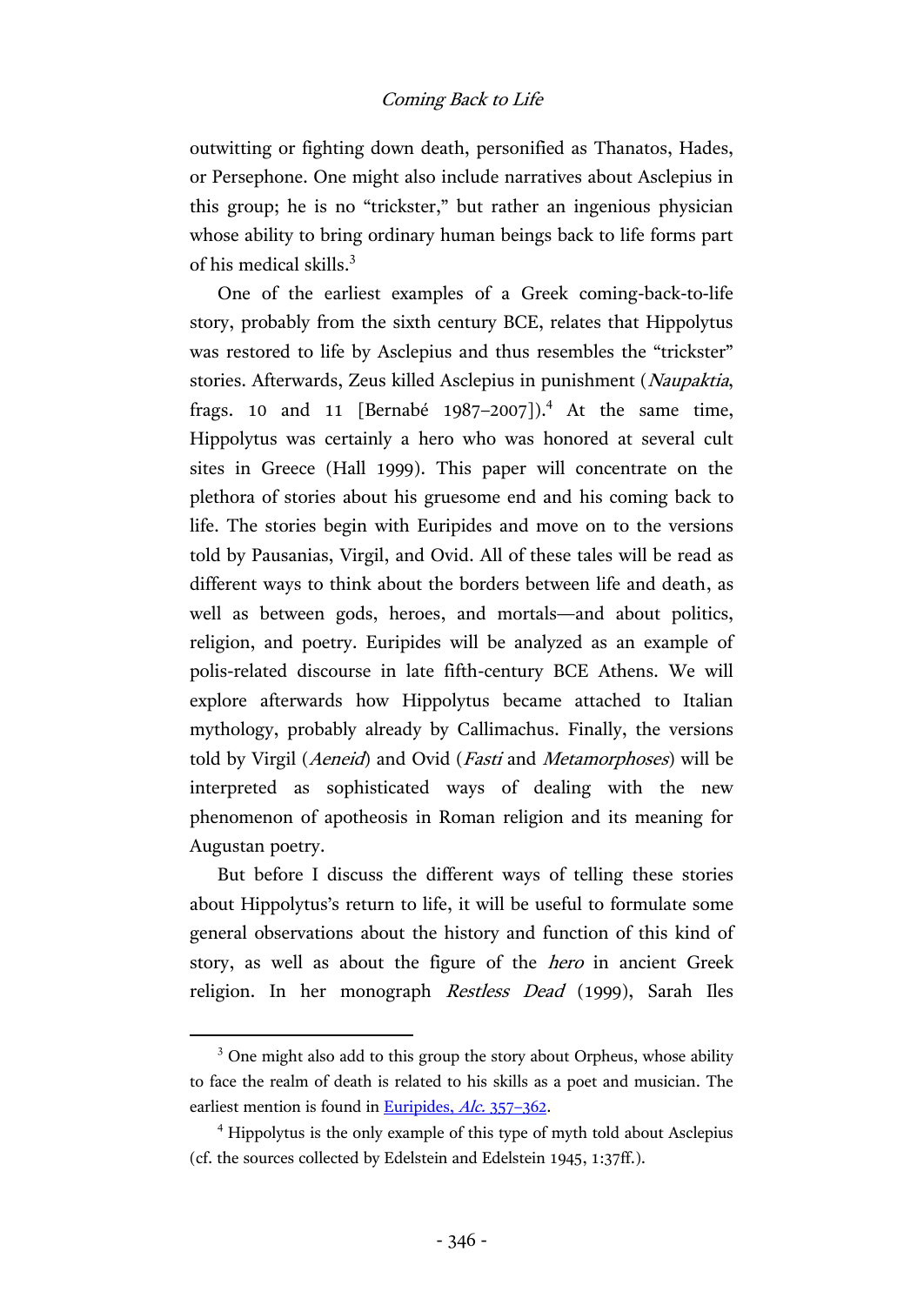Johnston carefully reconstructs the history of conceptions and rituals dealing with the dead from Homer to classical times. She states that stories like those mentioned above—that is, stories about Alcestis and Heracles, Sisyphus, Hippolytus and Asclepius, and also Orpheus and Eurydice—were rather rare and that there is no evidence for them before the sixth century BCE (Johnston 1999, 99ff.). One could add the Thracian Zalmoxis in Herodotus  $(Hist. 4.94-96)$  $(Hist. 4.94-96)$  $(Hist. 4.94-96)$  and the Pamphylian Er in Plato's Republic. But these two examples also clearly demonstrate a tendency to push such a transgressing of the boundaries between life and death to the barbarian fringes of Greek culture, whereas at least in the cases of Asclepius and Sisyphus, the transgression is severely punished by Zeus. In general, it can be observed that, on the level of ritual practices, the boundaries between the living and the dead became more permeable from the sixth century onwards (Johnston 1999, 36–123). Already in the seventh century, burial sites in mainland Greece were more strictly separated from the settlements, and a growing fear of pollution by corpses and of "ghosts" haunting the living developed at the same time (Johnston 1999, 96ff.; Sourvinou-Inwood 1983, 1995). Our stories thus form part of an ongoing discourse about the right way of ritual communication with the dead and about death in general, especially with regard to the polis, its political identity and social structures. This discourse is the result of a paradox clearly formulated by Johnston (1999, 97): "In sum, the less familiar the dead became and the more uncertain people became about their nature, the more people were likely to begin wondering about the ways in which they might affect the living." In general, these boundaries are not "naturally" given, but all cultures develop ritual practices and related discourses to draw them and preserve them in certain characteristic ways. At the same time, the discourse about this basic boundary may also be intertwined with discourses on other very basic categories (for example, gender or space; Robben 2004). Johnston (1999, 23–30) convincingly argues that Athenian tragedy was one of the most prominent voices in this discourse. Therefore, it is not by accident that this article starts with a short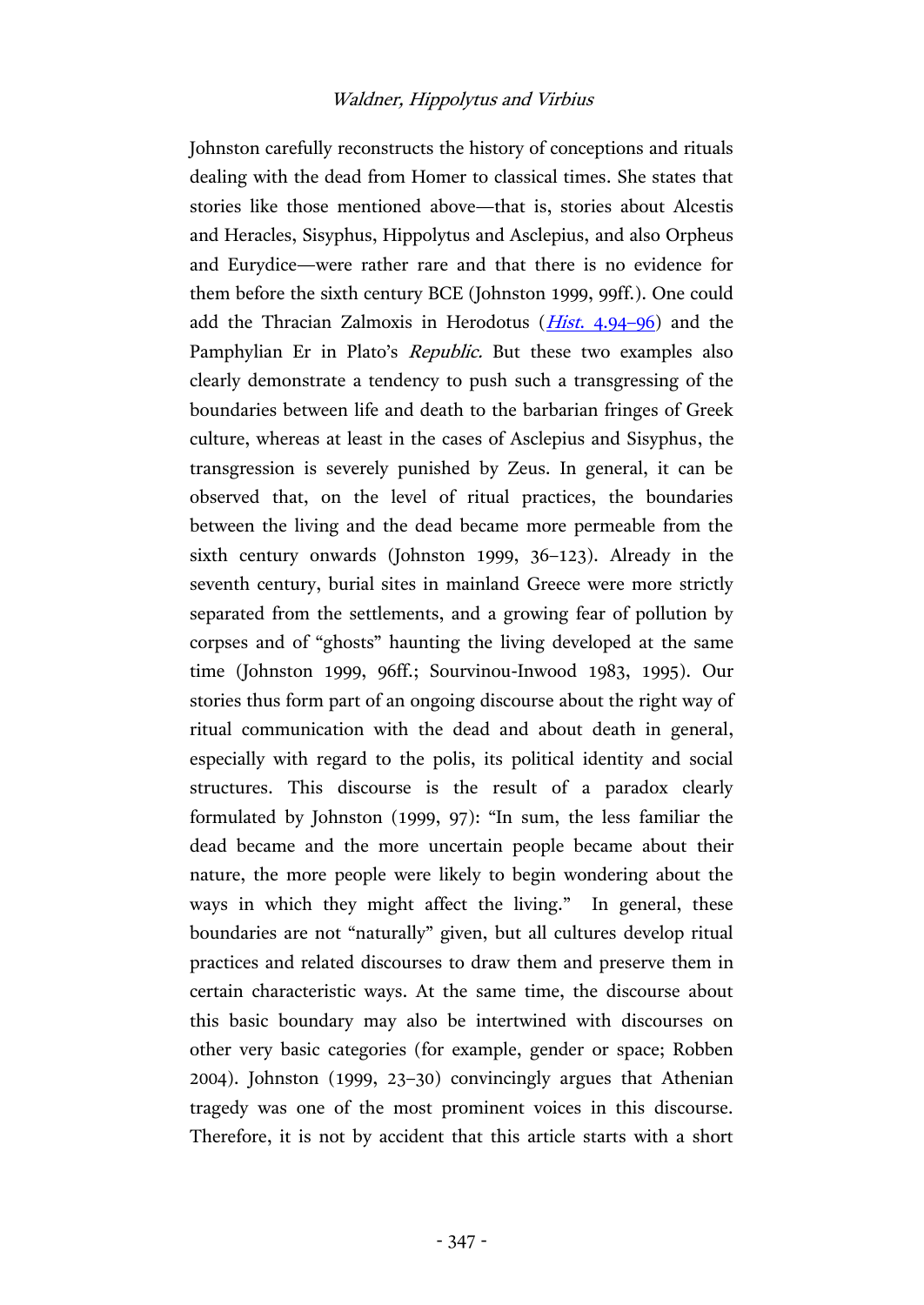analysis of these questions in the famous play Hippolytus Stephanis or Stephanophoros by Euripides, brought to stage in 428 BCE (Roth 2015, 5–7). I will read the representation of Hippolytus's fate in this tragedy as a discussion about different ways to conceptualize the relationship between life and death, and especially about the related function of poetry and hero cult. This raises the question of hero cult, which is seen in my contribution not only as part of the discourse on life and death, but also on literature and memory.

Today, the communis opinio holds that hero cults, as a very characteristic feature of ancient Greco-Roman religion, started somewhere and somehow in the late eighth century BCE and were, until their end in late antiquity, a quite heterogeneous phenomenon (Hägg 1999; Ekroth 2010; Graf 1998b). Nevertheless, it remains undisputed that heroes and hero cults have always, though not always in the same way, had something to do with death, tombs, and memory. This is shown clearly by two recent definitions, which cannot help but include the notion of death. Gunnel Ekroth (2010, 100) thus formulates: "A hero can be defined as a person who had lived and died, either in myth or in real life, this being the main distinction between a god and a hero." In a comparable way, Johnston (1999, 11) states, "a hero was essentially a dead person who had retained more of his 'vitality' after death." So one might summarize that the category of the hero helped to define and—by its variability—also to establish the boundaries between the living, the dead, and the immortal gods. On the level of sociopolitical structures, hero cults always mediated between concerns of individual families and broader groups such as the polis or even an empire (e.g., Johnston 1999, 97; Polignac 1995). Whereas in archaic and classical times hero cults were mainly bound to tombs and were in most cases run by the polis or its subgroups, in Hellenistic and Roman times one finds considerable new developments, which are enumerated by Dennis D. Hughes (1999, 167) as follows: "The founding of cults by private citizens for deceased family members, the designation of the dead as 'heroes' on tombstones, public heroization of prominent benefactors, and the revival of traditional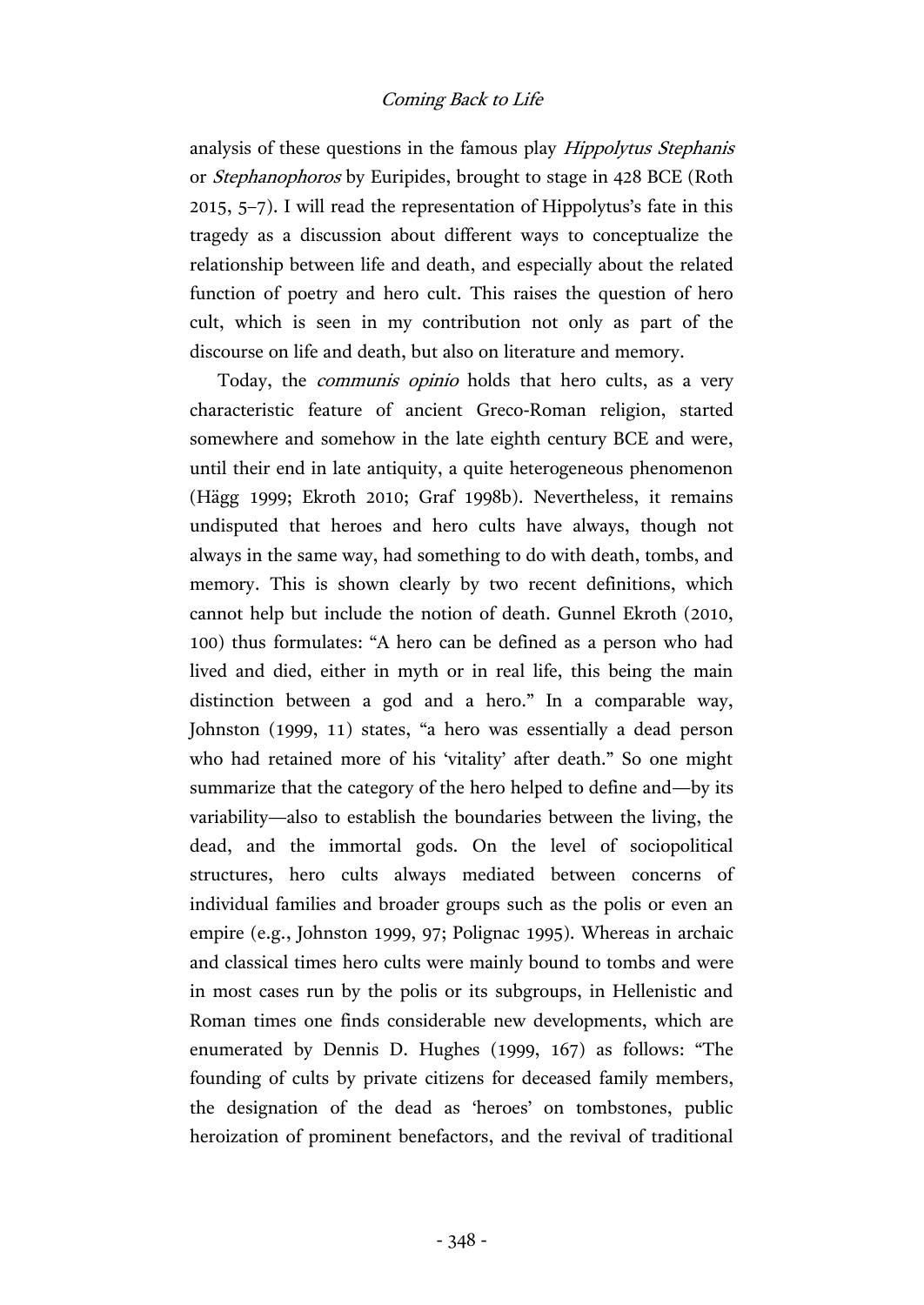hero cult in the Roman period, in particular the cults of great figures from earlier Greek history." Throughout this history, there seems always to have been a relationship between hero cults, the figure of the hero, and the conceptualization of place and space.

As Fritz Graf (1998b) demonstrates in his article on hero cults in Der Neue Pauly (and here I summarize Graf), already in archaic and classical polis religion, there existed a few "heroes" who were situated somewhere between typical heroes and gods, namely Asclepius, the Dioskouroi, and Heracles; one might call them heroes, but they are like gods or they even become gods. Graf reminds us that all hero cults have a transregional, panhellenic character (Graf 1998b, 478). Hippolytus, whose hero cult already had a transregional character in archaic and classical times (Hall 1999), resembles these ambivalent figures, and it is not by accident that he was combined in myth and cult with Asclepius. In Hellenistic and Roman times his story becomes connected to the Latin deity Virbius, located in the famous sanctuary of Diana Nemorensis of Aricia, about eleven miles from Rome along the Via Appia: it was told that he was brought back to life by Asclepius and/or Diana and then hidden in the precinct of Diana Nemorensis, where he lived on as Virbius (Green 2007, 208–31). The Augustan poets Virgil and Ovid were especially fascinated by the story and told it several times in different versions, whereas Euripides insists on a tomb of Hippolytus at Trozen, though he might also have known the version of Hippolytus brought back to life by Asclepius.

The fact that Hippolytus's coming back to life was neglected by Euripides, but highly popular from Hellenistic times onwards does not come as a surprise. It fits into a growing general interest in highly unbelievable stories about ordinary people and/or heroes who were brought back to life by spiritual powers or by a god him/herself. Whereas these stories formed, on the one hand, part of a new kind of Jewish-Christian historiography, which starts with the narratives on the Maccabees and the bodily resurrection of the Maccabean martyrs (Nickelsburg 2006) and ends with the canonical Gospels, we also find an ever growing interest in the subject of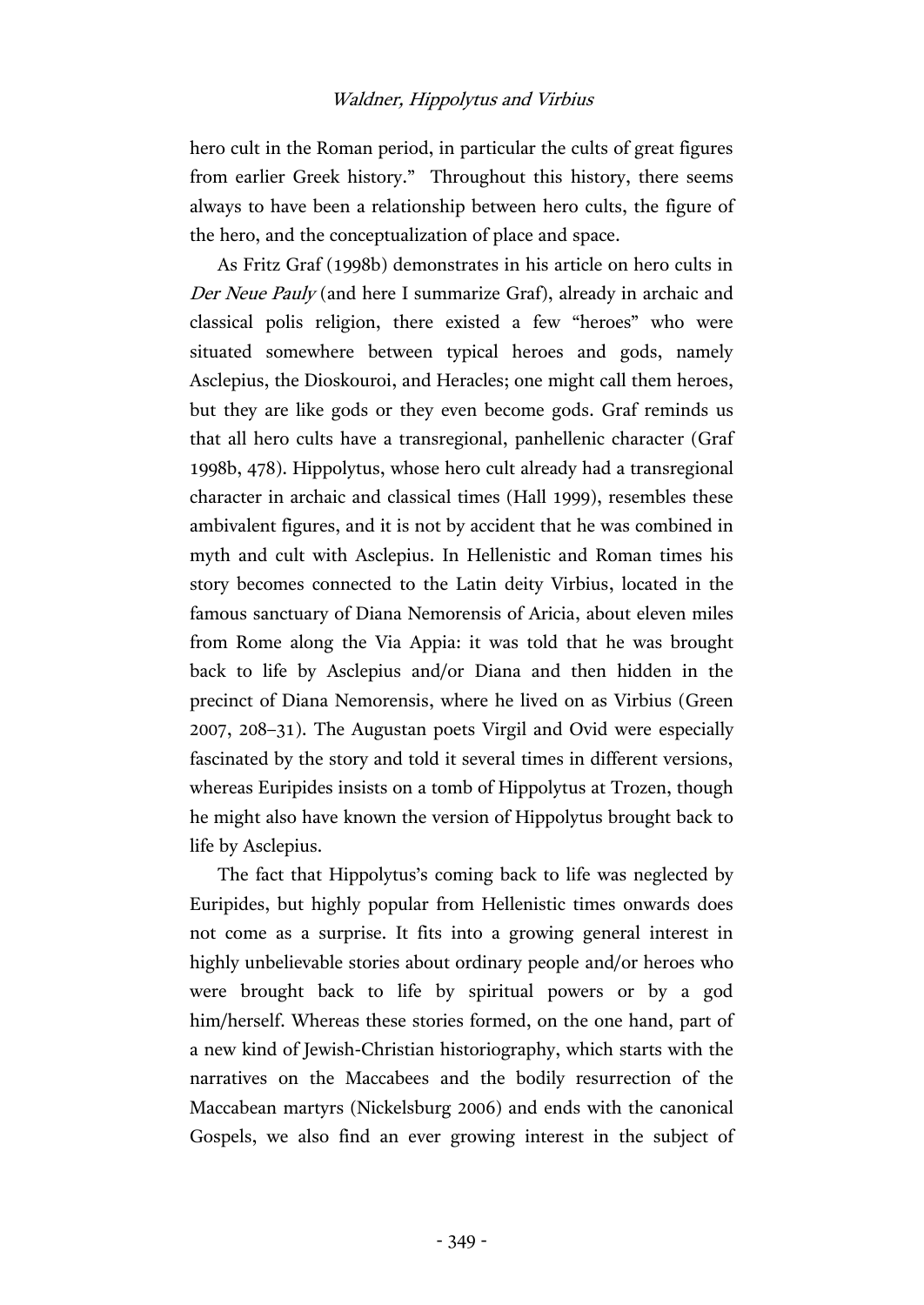"coming back to life" in the realm of pagan literature. In his Fiction as History: Nero to Julian, Glen Bowersock (1994) not only reminds us of this remarkable fact but also calls our attention to the basic problem of "fiction and history," which in his eyes is immediately related to the spatial dimension of empires, especially the Roman Empire. He thus states:

> The ease of communication and transport in the Roman empire meant that local marvels were local no more. They soon merged into an international conglomerate of fantasy and the supernatural. History was being invented all over again; even the mythic past was being rewritten, and the present was awash in so many miracles and marvels that not even the credulous or the pious could swallow them all. (Bowersock 1994, 2)

Epics and historiography, the classical genres that tell more or less marvelous but always authoritative stories about the past, were now supplemented by novels, gospels, demonstratively alternative historiographies, biographies, letters, dialogues, and so on, most of which were typical for the cultural productions of the so-called Second Sophistic. If I understand him correctly, Bowersock supposes that it was especially this kind of "genre trouble" which made it possible to spread stories about bodily resurrection; moreover, he provokes with the thesis that the obvious fondness for stories about "Scheintod" and consequently "as-if-resurrections" in pagan novels was triggered by the first stories about the resurrection of Jesus and that the whole phenomenon was especially characteristic of the Neronian epoch (Bowersock 1994, 99–119).

In what follows I would like to show exactly how the development from local mythologies to an "international conglomerate of fantasy and the supernatural" works in the case of the stories of Hippolytus coming back to life. It might not be caused only by "the ease of communication and transport in the Roman empire." In my opinion, the development of new kinds of stories about coming back to life in pagan as well as in Jewish-Christian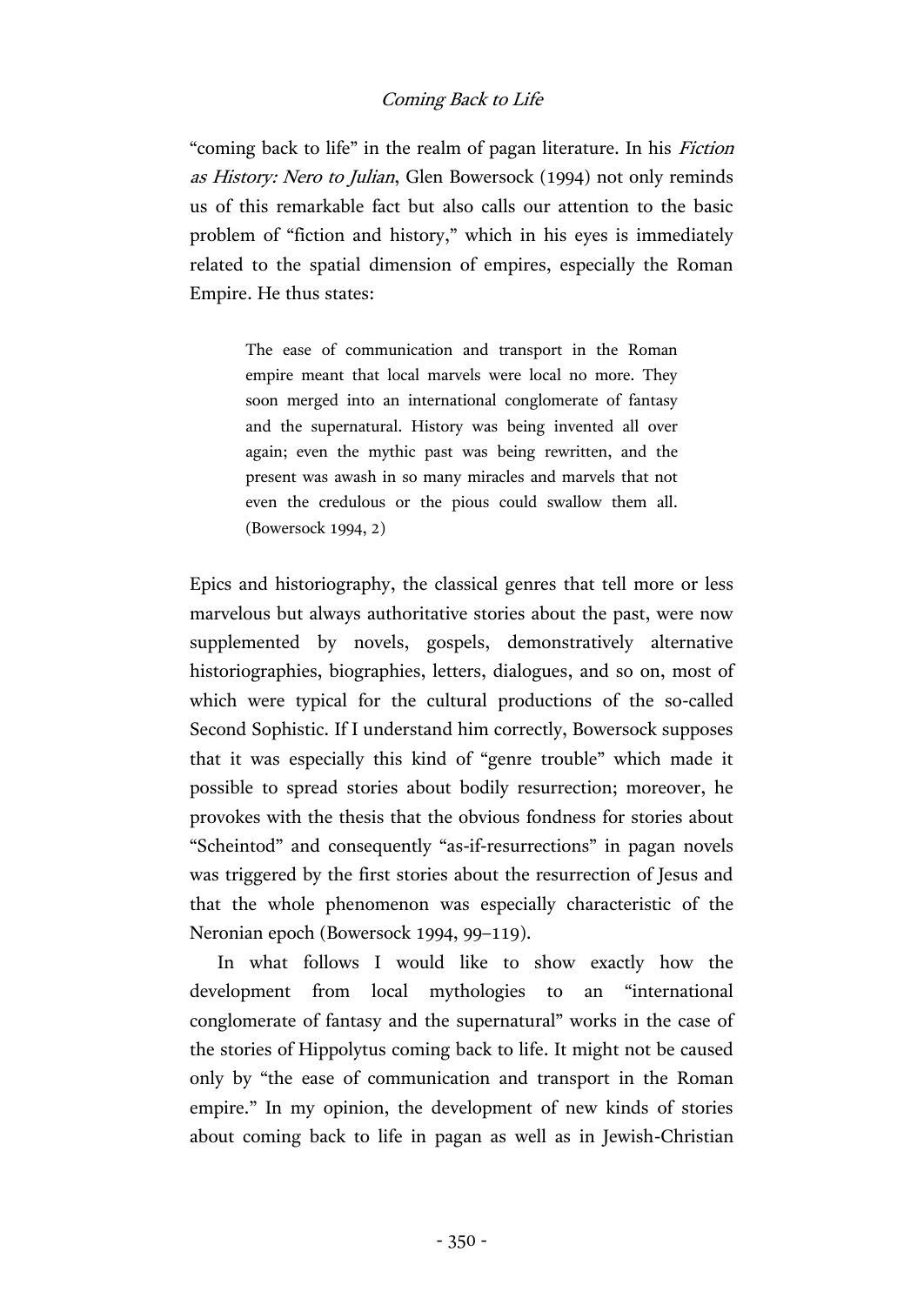discourses during Hellenistic and imperial times is related to new and different functions and modes of religious storytelling, as well as to new ideas about the boundaries between the living and the dead and especially between mortality and immortality—as they were expressed in the discourses and rituals of the Hellenistic and imperial ruler cult, especially in the apotheosis of the Roman emperor after death.

# II. EURIPIDES'S HIPPOLYTUS: THE EXCEPTIONAL DEATH OF A HERO AND HIS CULTIC COMMEMORATION

In the fifth century BCE, when the Athenian poets Sophocles and Euripides were competing with each other in presenting three different versions of the tragedy of Hippolytus, the hero Hippolytus was the object of at least three cults: in Attica, he was worshipped at Trozen; also in Attica, on the southern slopes of the Athenian Acropolis; and in Sparta he had a heroon behind the Metroon (Hall 1999, 51). If the archaeological remains at Trozen are interpreted correctly, he might have been honored there from the end of the eighth century (Hall 1999, 51). Only Euripides's second Hippolytus tragedy (traditionally called Hippolytos Stephanis or Stephanophoros) is extant (Barrett 1964; Roth 2015). It was produced in 428 BCE and refers especially and explicitly to the cult at Trozen, where—as its plot goes—Theseus, his wife Phaedra, and her stepson Hippolytus were living. Hippolytus is presented by the author as a young man who despises sex and marriage and consequently neglects Aphrodite, whereas the virgin Artemis is his favorite companion. His stepmother Phaedra falls in love with him and hangs herself out of shame, though not without leaving a written message that falsely accuses Hippolytus of rape. Theseus curses his son and Poseidon kills him by a horrible accident with a horse chariot.

The very last scene of the play shows us the dying Hippolytus on stage. Artemis appears and reveals the truth to Theseus. The dialogue between Hippolytus and his favorite goddess makes clear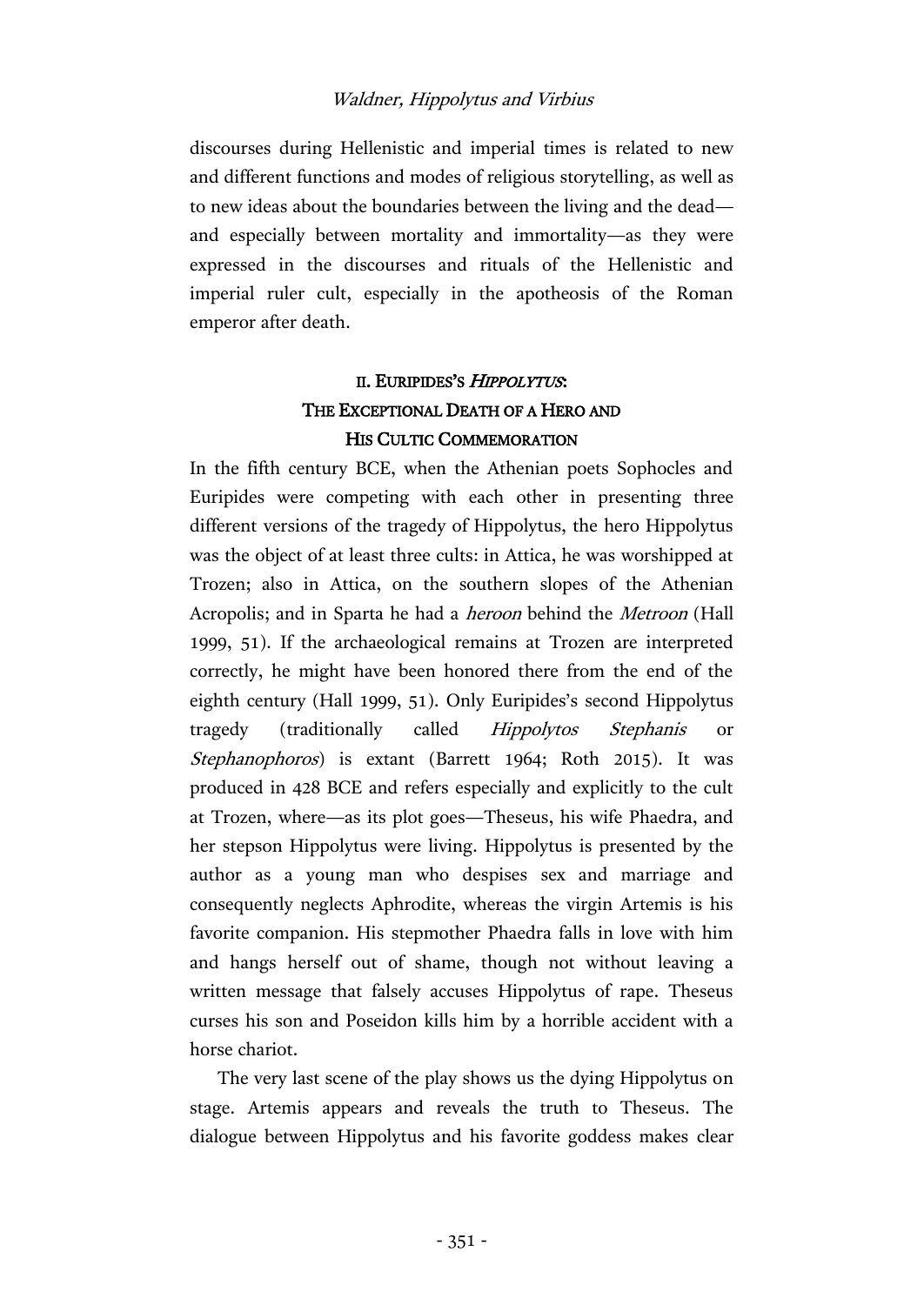that the immortal gods are not able or willing to rescue human beings from death. After Hippolytus has realized that the goddess is present, he asks her: "Do you see me, lady, see my wretched state?" [\(Euripides,](http://data.perseus.org/citations/urn:cts:greekLit:tlg0006.tlg005.perseus-grc1:1389-1430) Hipp. 1395). And Artemis answers: "Yes, but the law forbids my shedding tears." The very last words of the goddess seem even more cruel: "Farewell: it is not lawful for me to look upon the dead or to defile my sight with the last breath of the dying. And I see that you are already near that misfortune"  $(1437-1439).$  $(1437-1439).$  $(1437-1439).$ <sup>5</sup> Nevertheless, the goddess promises Hippolytus a kind of reward: he will become the object of a religious practice, which will guarantee that he lives on—at least in and through the memory of the cult performers:

> To you, unhappy man, I shall grant, in recompense for these sorrows, supreme honors in the land of Trozen. Unmarried girls before their marriage will cut their hair for you, and over the length of ages you will harvest the deep mourning of their tears. The practice-skill of poetry [μουσοποιός] sung by maidens will forever make you its theme, and Phaedra's love for you shall not fall nameless and unsung.  $(1423-1430)$  $(1423-1430)$

The "law" (νόμος), which hinders Artemis from shedding tears and staying with Hippolytus until he dies, is the same law that governs the traditional hero cult of Hippolytus at Trozen. Hippolytus will be there, lying dead in his grave or, as Artemis says, "in the gloom under the earth"  $(1416)$  $(1416)$ , but he will also live on through the honors of the cult, the rituals of the maiden, and the memory of their songs.

At first sight it seems that Euripides's play proves the existence and importance of a dichotomy that was often seen as typical for Greek religion: Olympian gods on the one side, chthonian heroes in their graves on the other side;<sup>6</sup> there is no idea of an individual afterlife, but the possibility of living on in the memories of the descendants. Nevertheless, Euripides could probably have told a very

<sup>&</sup>lt;sup>5</sup> Here and throughout, translations of Euripides's *Hippolytus* are drawn fro[m Kovacs 1995](http://data.perseus.org/texts/urn:cts:greekLit:tlg0006.tlg005) (see also Roth 2015 and Shaw 2007).

 $^6$  For a basic critique of this dichotomy, see Ekroth 2002, 13-22.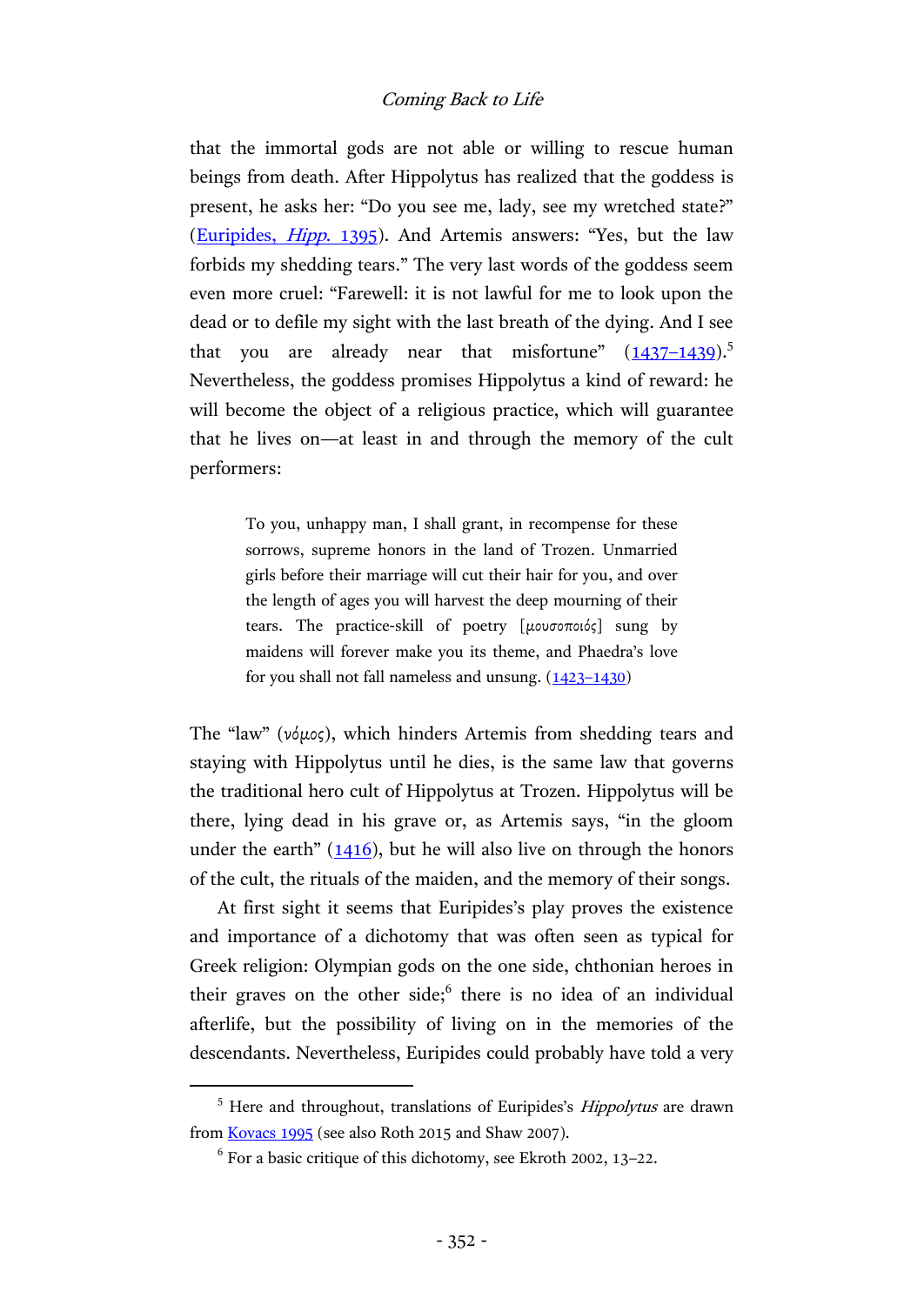different story about Hippolytus because—as I argued in the first paragraph—the boundaries between the living and the dead, as well as between heroes and gods, were disputed from the sixth century onwards. And also as mentioned above, our evidence shows that, as early as the sixth century, Asclepius's restoration to life of Hippolytus and subsequent punishment-by-death from Zeus was probably told in an epic poem.<sup>7</sup> In addition, we have evidence that Hippolytus was joined by Asclepius in the former's cults at Athens and at Trozen.<sup>8</sup> Nowhere in the play does Euripides allude to this version. Nevertheless, he lets us suppose that he is at least well aware of alternative ideas about living on after death. So he tells us that Phaedra saw Hippolytus for the first time when he came to Athens for the mysteries  $(25)$ , and that Theseus brands Hippolytus as a follower of an Orphic group that only pretends to live a pure life with vegetarian diet and sexual restraint [\(952](http://data.perseus.org/citations/urn:cts:greekLit:tlg0006.tlg005.perseus-grc1:936-982)–955). The diet is described as ἀψύχου βορᾶς [\(952\)](http://data.perseus.org/citations/urn:cts:greekLit:tlg0006.tlg005.perseus-grc1:936-982)—"food without soul"—and thus hints at the idea of metempsychosis (cf. Johnston 1999, 19).

Why did Euripides choose the very traditional version of Hippolytus becoming the object of a local hero cult? The following is a rather tentative answer that tries to read Euripides's tragedy as a voice in the religious discourse of late fifth-century Athens. In general, one can observe that during the Peloponnesian War, the Athenians tended to be more anxious about the rules of their polis religion and their identity as related to local cults (Furley 1996). Later, in the first half of the fourth century, Plato harshly criticizes religious practitioners who claimed to be able to communicate with the dead and to improve the afterlives of their clients with rituals and by referring to books by Orpheus and Musaios [\(Plato,](https://archive.org/stream/republicshorey01platuoft#page/134/mode/2up) Resp. 364e–[365a\)](https://archive.org/stream/republicshorey01platuoft#page/134/mode/2up). This perfectly fits Theseus's criticism of Hippolytus as someone who is proud of a vegetarian diet, is a follower of Orpheus, and who "honors the smoke of books" (952–[954;](http://data.perseus.org/citations/urn:cts:greekLit:tlg0006.tlg005.perseus-grc1:936-982) see also [Aristophanes,](http://data.perseus.org/citations/urn:cts:greekLit:tlg0019.tlg006.perseus-grc1:407-434) Av. 414). At the same time, one can find evidence for

 $7$  See above, n. 4.

<sup>&</sup>lt;sup>8</sup> Clear evidence exists only from the fourth century BCE onwards (Barrett 1964, 5).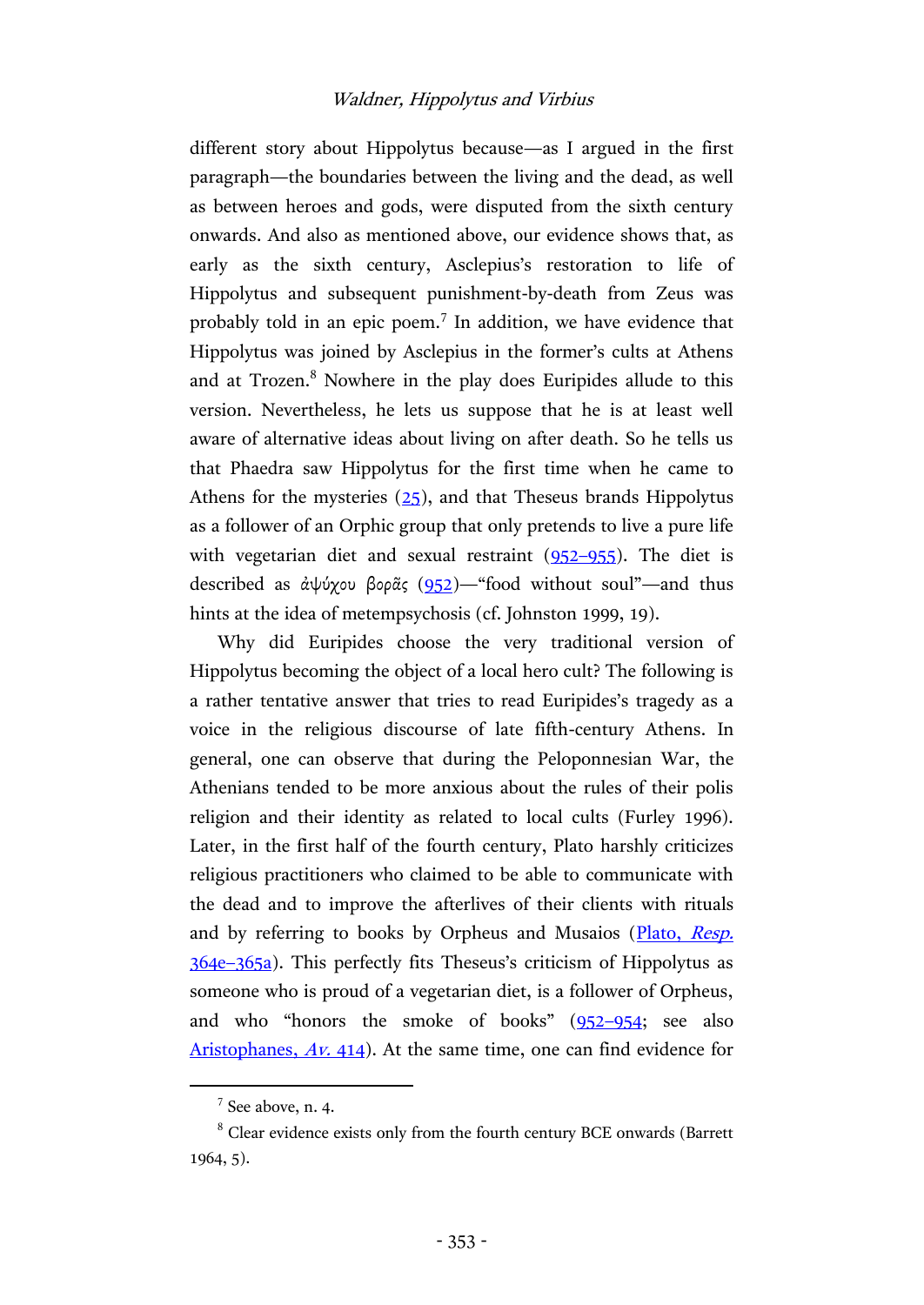several trials concerning religious issues at the end of the fifth and at the beginning of the fourth centuries, among them the famous case of Socrates, but also the cases of Ninos and Phryne, both of whom related somehow to private mystery cults of the Orphic type (Trampedach 2001; Eidinow 2010).

A critical attitude to Orphic practitioners and groups might explain why Euripides chooses the traditional aetiological story of a local hero cult with its tomb at Trozen, as well as why he insists on a clear-cut border between the living and the dead and on the function of hero cult in building collective identities; it fits in this pattern that he also mentions the cult of Aphrodite "in the (precinct) of Hippolytus" or "near Hippolytus" founded by Phaedra on the southern slope of the Acropolis [\(Euripides,](http://data.perseus.org/citations/urn:cts:greekLit:tlg0006.tlg005.perseus-grc1:1-33) *Hipp.* 30–32; cf. [Pausanias,](http://hdl.handle.net/2027/uc1.c072987702?urlappend=%3Bseq=140) *Descr*. 1.22.1; see Barrett 1964, 5; Roth 2015, 71).<sup>9</sup> If one considers the observation by Fritz Graf (1998b, 478) that figures who oscillate between the status of god and hero always have a transregional or panhellenic character, it is clear that Euripides does not count Hippolytus among them, even if this might have been possible. He is on the side of down-to-earth local hero cult clearly referring to Athenian democratic identity; this position becomes even more decisive as he shows that he is well aware of other, more elitist religious perspectives (for example, the so-called "Orphics"; Hunter 2009; Bremmer 2010). This is not surprising when one thinks of the prominent function of Athenian tragedy in forming, but also reflecting, Athenian politics (Meier 1988). At the same time, Euripides is quite aware of a certain cruelty shown by these traditional gods and of the strict boundaries between life and death, as the last scene of the play clearly demonstrates. In others of his tragedies, the protagonists explicitly complain about these kinds of gods and even tend sometimes to a form of "agnosticism."<sup>10</sup>

<sup>&</sup>lt;sup>9</sup> There are two fragmentary inscriptions from the fifth century mentioning the sanctuary:  $IG^2$  324.69 and 310.280 (=  $IGI^3$  [369 \[line 66\]](http://inscriptions.packhum.org/text/381) and IG <sup>1</sup> [383 \[lines 233](http://inscriptions.packhum.org/text/395)-234], respectively).

 $10$  One of the most famous examples is the prayer of Hecabe in Euripides, Tro. 884–[888.](https://archive.org/stream/euripidesway02euriuoft#page/426/mode/2up)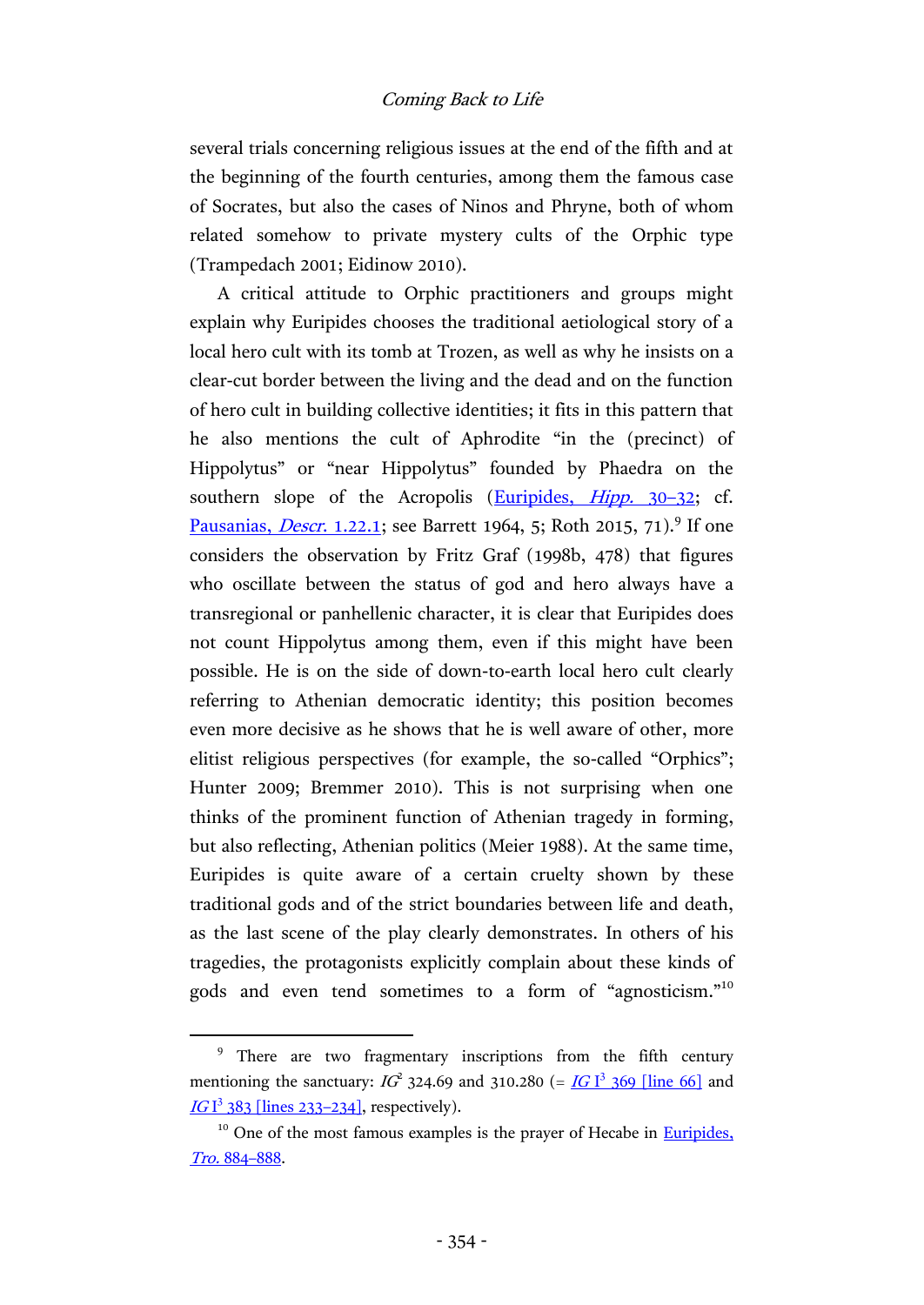Certainly, "literature" forms part of the religious discourse (cf. Waldner 2014). In Hippolytus, Euripides draws the attention of his audience to the central role of poetry in the religious sphere. In the end, it is poetry, and not Asclepius or any Orphic initiations, that makes Hippolytus live on after his death. As reward and compensation, Artemis promises Hippolytus that his and Phaedra's story will be sung by the Trozenian maidens:

> Unmarried girls before their marriage will cut their hair for you, and over the length of ages you will harvest the deep mourning of their tears. The practice-skill of poetry [μουσοποιός] sung by maidens will forever make you its theme, and Phaedra's love for you shall not fall nameless and unsung.  $(1425 - 1430)$  $(1425 - 1430)$

It is not just that the narrative of Hippolytus's and Phaedra's story, sung by the Trozenian maidens, makes Hippolytus live on after his death, but also that Euripides's tragedy itself forms an important part of the religious discourse. Thus Euripides is a strong, single voice in the ongoing debates about the boundaries between life and death in fifth-century Athens, and he opts for a tomb-bound local hero cult that ensures collective Athenian identity. At the same time, Euripides reflects the cruelty and fragility of this kind of order for individuals, and he utilizes the function of poetry in all this.

# III. TRANSCENDING LOCAL NARRATIVES: HIPPOLYTUS-VIRBIUS IN PAUSANIAS'S <sup>D</sup>ESCRIPTION OF GREECE

When we read the description of the sanctuary of Hippolytus and Aphrodite at Trozen by the second-century writer Pausanias, it is striking how well this description fits the picture we have gained from the much older tragedy by Euripides. According to Pausanias, there was a famous precinct for Hippolytus the son of Theseus, and "every maiden before marriage cuts off a lock for Hippolytus"  $(Descr. 2.32.1)$  $(Descr. 2.32.1)$ . But, whereas in Euripides it is said that the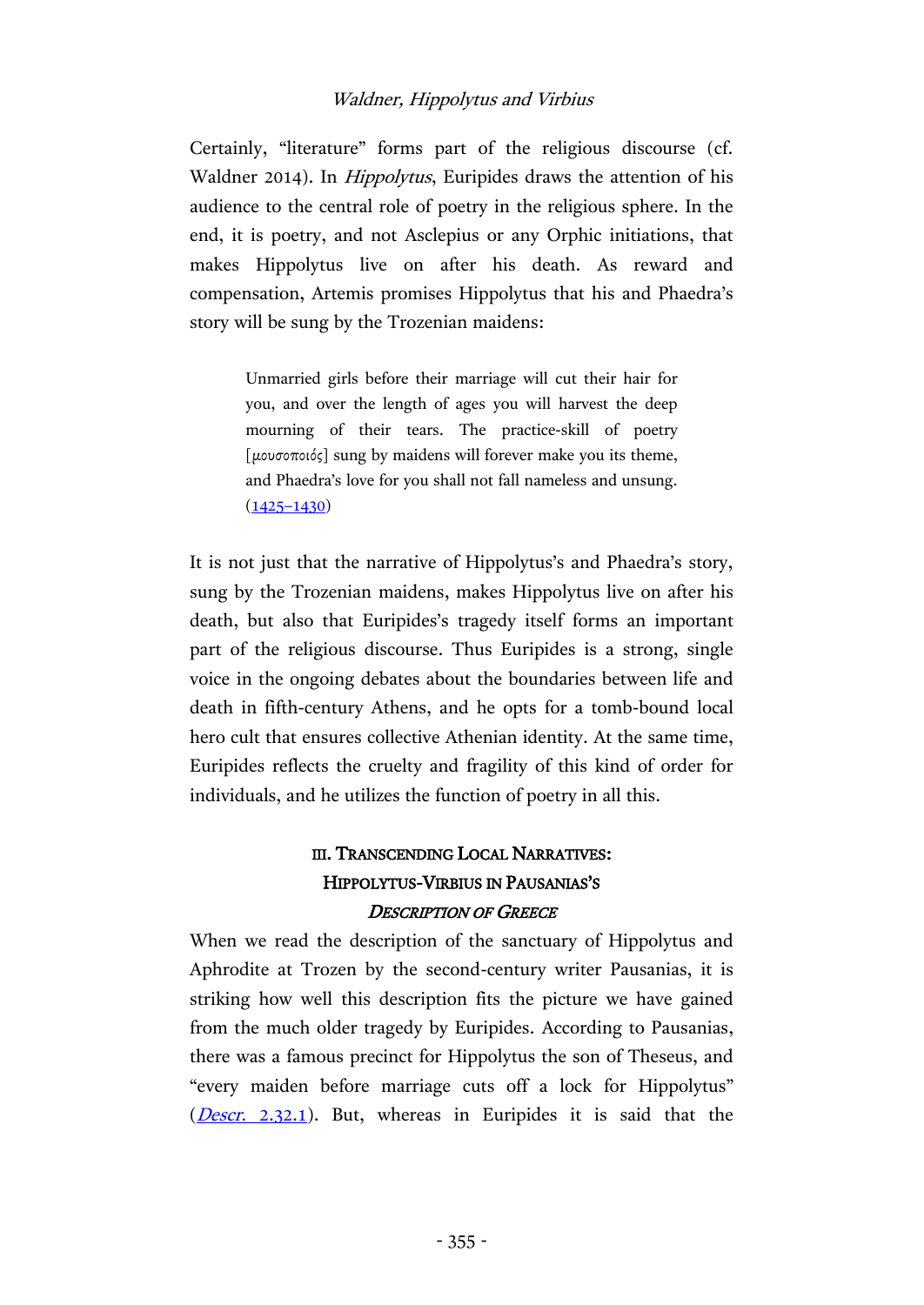gruesome story about Hippolytus's death is retold and mourned by the maidens, Pausanias sets forth a different account:

> They will not have it that he was dragged to death by his horses, and, though they know his grave, they do not show it. But they believe that what is called the Charioteer in the sky is the Hippolytus of the legend, such being the honor he enjoys from the gods. (*<u>Descr. 2.32.1</u>*)<sup>11</sup>

In a passage about inscriptions in the Asclepius sanctuary at Epidaurus, Pausanias shows that he knows yet another story about Hippolytus:

> Apart from the others is an old slab, which declares that Hippolytus dedicated twenty horses to the god. The Aricians tell a tale that agrees with the inscription on this slab, that when Hippolytus was killed, owing to the curses of Theseus, Asclepius raised him from the dead. On coming to life again he refused to forgive his father; rejecting his prayers, he went to the Aricians in Italy. There he became king and devoted a precinct to Artemis, where down to my time the prize for the victor in single combat was the priesthood of the goddess. The contest was open to no freeman, but only to slaves who had run away from their masters. (*Descr.* 2.27.4-5)

Does Pausanias care where Hippolytus *really* is? His agenda is obviously quite different from that of Euripides: he wants to represent to his imperial readers πάντα τὰ Ἑλληνικά ("all Greek things") in a cultural sense (Hutton 2005, 55–57). Greek mythology and ritual form part of his own and his contemporaries' classical education, the paideia (Hutton 2005, 35–53; cf. Pirenne-Delforge 2008). In the case of Hippolytus, Pausanias was challenged by a common phenomenon: Greek mythology was entangled with Roman stories. In Hippolytus's case this might even have started in Hellenistic times (Callimachus frag. 190 = 146 in Asper 2004), when

<sup>&</sup>lt;sup>11</sup> All translations of Pausanias are from Jones, Ormerod, and Wycherley 1918–1935.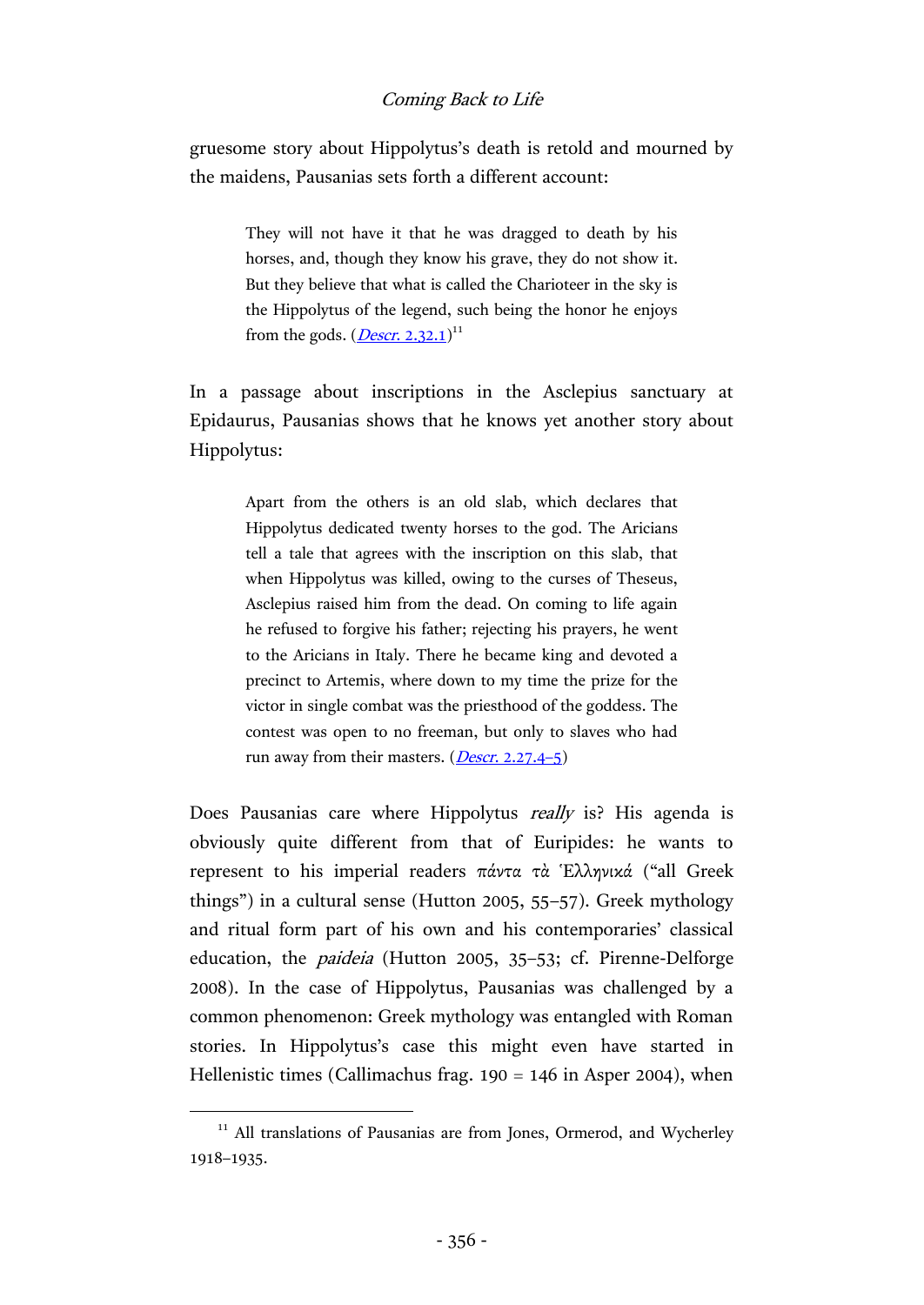someone asked the question: What happened to Hippolytus after he had been brought back to life by Asclepius? The answer was that he went to Italy and had something to do with the very famous sanctuary of Diana Nemorensis at Aricia (Green 2007). It was told that he founded the sanctuary (as we saw in the passage by Pausanias quoted above) or that he was identified with a hitherto unknown god called Virbius, living there with Diana in her precinct (Green 2007, 208–31). The whole story might have been triggered by the simple fact that horses—the animals who caused Hippolytus's early death—were forbidden in the sanctuary (Graf 1998c).

It is clear that the version of the Hippolytus story told by Euripides takes a different emphasis than the one told by Pausanias; the former binds the hero to his tomb at Trozen or Athens, while the latter stresses his coming back to life and ongoing activities in Italy. This fits Pausanias's aim to connect local mythological stories to an "international conglomerate"<sup>12</sup> of Greek religious *paideia*. In the case of Hippolytus, this was already done by Callimachus, who probably told the story about Hippolytus becoming Latin Virbius for the first time. In the same way, the myth of Hippolytus becoming a star might stem from a Hellenistic source.<sup>13</sup> But interestingly, Pausanias does not refer to one consistent antiquarian version of the story. Despite his globalizing perspective, he respects local traditions, which tell different transregional stories about Hippolytus and relate them to their given local contexts and monuments. If we believe Pausanias's account, the predilection for versions of Hippolytus's coming back to life was well established in the second century CE, even at a cult site like Trozen, which was traditionally concentrated

<sup>&</sup>lt;sup>12</sup> Bowersock 1994, 2; see above, Introduction.

<sup>&</sup>lt;sup>13</sup> In Hellenistic times the so-called *katasterismoi* (stories about mythological figures becoming stars to explain constellations) became a literary genre, although the type of narrative was much older. A katasterismos was at the same time an apotheosis. It is disputed how these stories relate to the idea of human souls becoming stars after death, which we find for the first time in the fifth century BCE [\(Aristophanes,](http://data.perseus.org/citations/urn:cts:greekLit:tlg0019.tlg005.perseus-grc1:819-855) Pax 832ff.; [Plato,](http://data.perseus.org/citations/urn:cts:greekLit:tlg0059.tlg031.perseus-grc1:41d) Tim. 41d-42b; see Loehr 2002, 95ff.).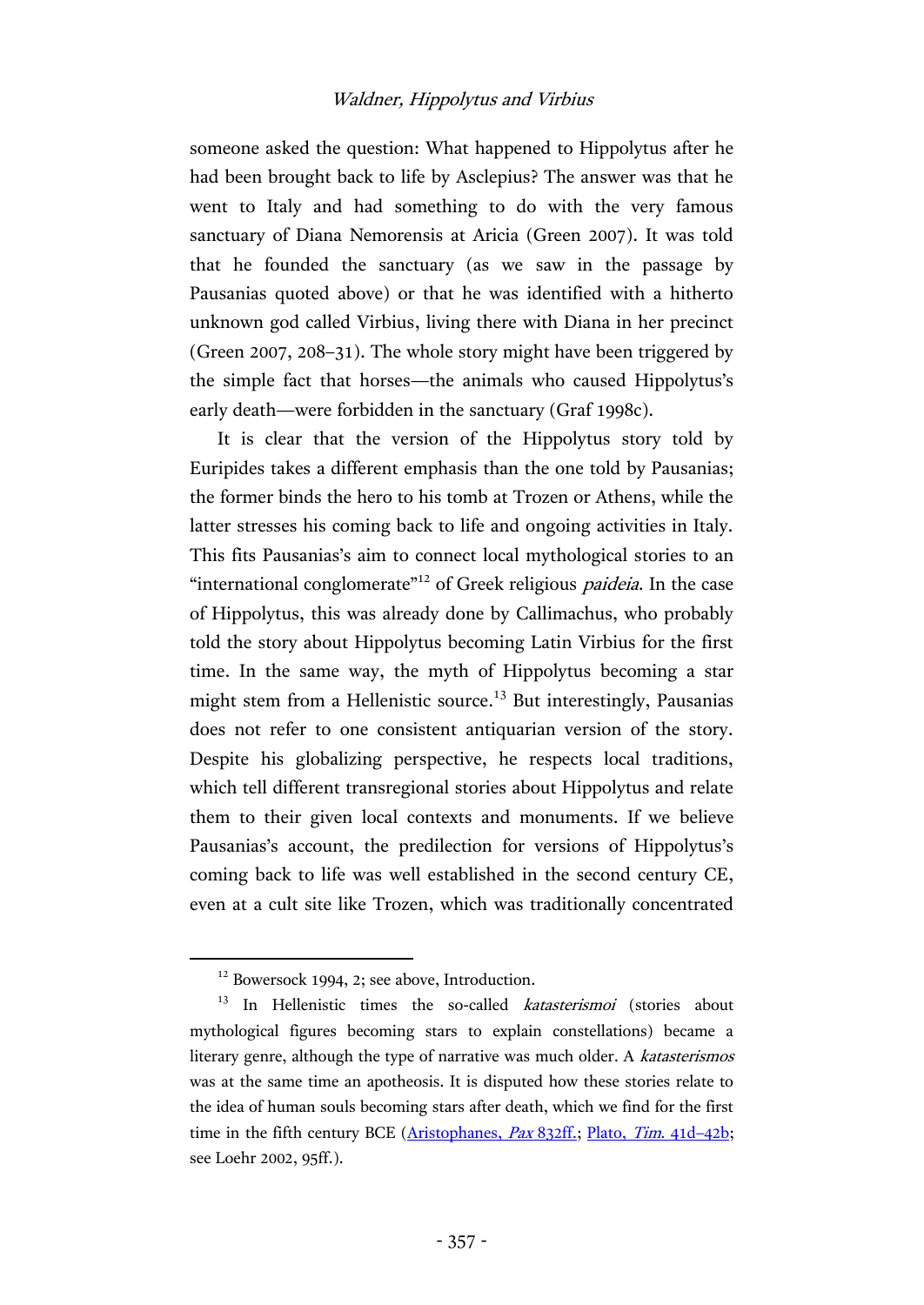on the tomb of the hero. And there is one more important observation: though traditions about Hippolytus being transformed into the Latin god or hero Virbius are central to Augustan poetry (as we will see below), neither the Greek local traditions nor Pausanias or his local guides refer to such claims in detail. Pausanias does not tell us the name of Virbius, although Callimachus may have already known this story. If this is not by accident, it confirms again Pausanias's agenda to tell πάντα τὰ Ἑλληνικά in a globalizing but definitively "un-Roman" way, avoiding the name of the Latin god Virbius which was—as we will see in the next section—highly important for Augustan poetry.

# IV. TRANSCENDING CATEGORIES IN AN EMPIRE: HIPPOLYTUS AND VIRBIUS IN AUGUSTAN POETRY AND RELIGION

As already mentioned, Hippolytus's coming back to life was combined with the famous sanctuary of Diana Nemorensis near Rome from the Hellenistic period onward. Hippolytus is not the only connection between this Latin cult and Greek mythology. There was also a myth that Orestes founded the sanctuary, coming there as a fugitive after he had murdered King Thoas and stolen Artemis's statue to bring it to Aricia.<sup>14</sup> With this myth, Orestes became the aition for the notorious ritual related to the rex Nemorensis, the priest of the sanctuary; he was replaced at the moment when a fugitive slave succeeded in killing him (Green 2007, 201–07, 147– 84).<sup>15</sup> The sanctuary of Diana Nemorensis was related to Latin and Roman politics from the sixth century BCE onwards; the figure of Diana Aricia was not only honored in the sanctuary, but according to

l

<sup>&</sup>lt;sup>14</sup> The main evidence is **Servius**, *Ad Aen.* 2.116 and  $6.136$ . Green (2007, 202) argues convincingly that the story might go back at least to the fourth century BCE.

<sup>&</sup>lt;sup>15</sup> E.g., [Strabo,](http://data.perseus.org/citations/urn:cts:greekLit:tlg0099.tlg001.perseus-grc1:5.3.12) *Geogr.* 5.3.12; [Pausanias,](http://hdl.handle.net/2027/uc1.c072987702?urlappend=%3Bseq=426) *Descr.* 2.27.4. The ritual triggered the famous twelve-volume The Golden Bough by James George Frazer (cf. Green 2007, 147–49). It is disputed whether or not the ritual was still practiced in the imperial period.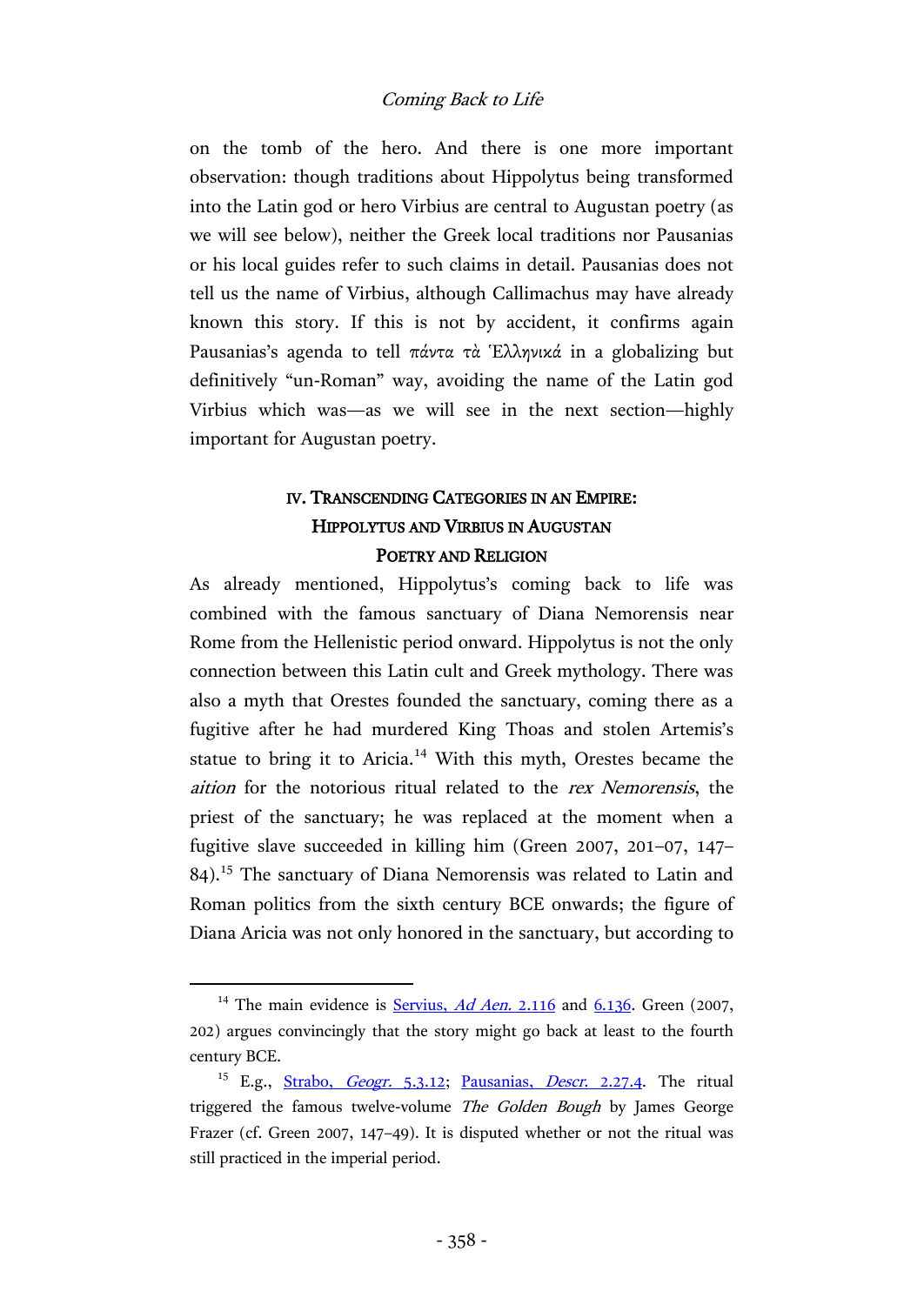Roman historiography (Livy, *[Ab urbe condita](https://archive.org/stream/livywithenglisht01livyuoft#page/156/mode/2up)* 1.45), Servius Tullius founded a cult of Diana on the Aventine, and both cults together formed a religious basis for Latin alliances (Green 2007, 13). The famous temple with the golden roof was built around 300 BCE, just at the time when the Aricians definitively surrendered to Rome. By the time of the republic, the sanctuary had become "formalized and Hellenized" (Green 2007, 25) and flourished with international clientele, especially as a center for healing (cf. Green 2007, 235–55). Green (2007, 23–33) argues that there was an intense politicization of the sanctuary at the end of the republic because of the title rex, which played an important role in the discourse of the civil war. It comes as no surprise that the political meaning of the sanctuary was prolonged into early imperial times. Nevertheless, in the details one finds a quite astonishing, contingent element: we know from Cicero's Philippics that Antony reproached Octavian for his Aricina *mater*, which implied low birth  $(Phi1, 3.6.15-17)$ ; cf. Green 2007,  $34\text{ff}$ .).<sup>16</sup> Later on, when Octavian as Augustus chose Apollo as his favorite god, Diana as sister of Apollo also became important to him (Green 2007, 40ff.) and it is highly probable that it was Augustus who transferred the alleged bones of Orestes from Aricia to Rome (Green 2007, 40–48). The passages by Virgil and Ovid that I will now discuss must be seen in this context.

When Virgil enumerates the Latin heroes ready to go out to fight the Trojans, he names among them Virbius (Aen[. 7.761](https://archive.org/stream/virgilaeneid02virguoft#page/54/mode/2up)–764). Right at the beginning he surprises the reader, especially the one who knows Euripides well, by the paradoxical formulation "Hippolyti proles  $\ldots$  Virbius" ([7.761ff.\)](https://archive.org/stream/virgilaeneid02virguoft#page/54/mode/2up). In his version, he states that a certain Virbius was the son of Hippolytus and that he was educated in the grove of Egeria (a Latin nymph and the wife of King Numa)—that is, in the sanctuary of Diana at Aricia—and was sent to fight by his mater Aricia. It is disputed whether *mater* in this sentence carries a local or personal meaning, but the obvious parallel to Augustus's mother as well as the adjacent *Hippolyti proles* "suggest a personal

 $16$  See also [Suetonius,](http://hdl.handle.net/2027/uc1.32106005388886?urlappend=%3Bseq=164) *Aug.* 4.1.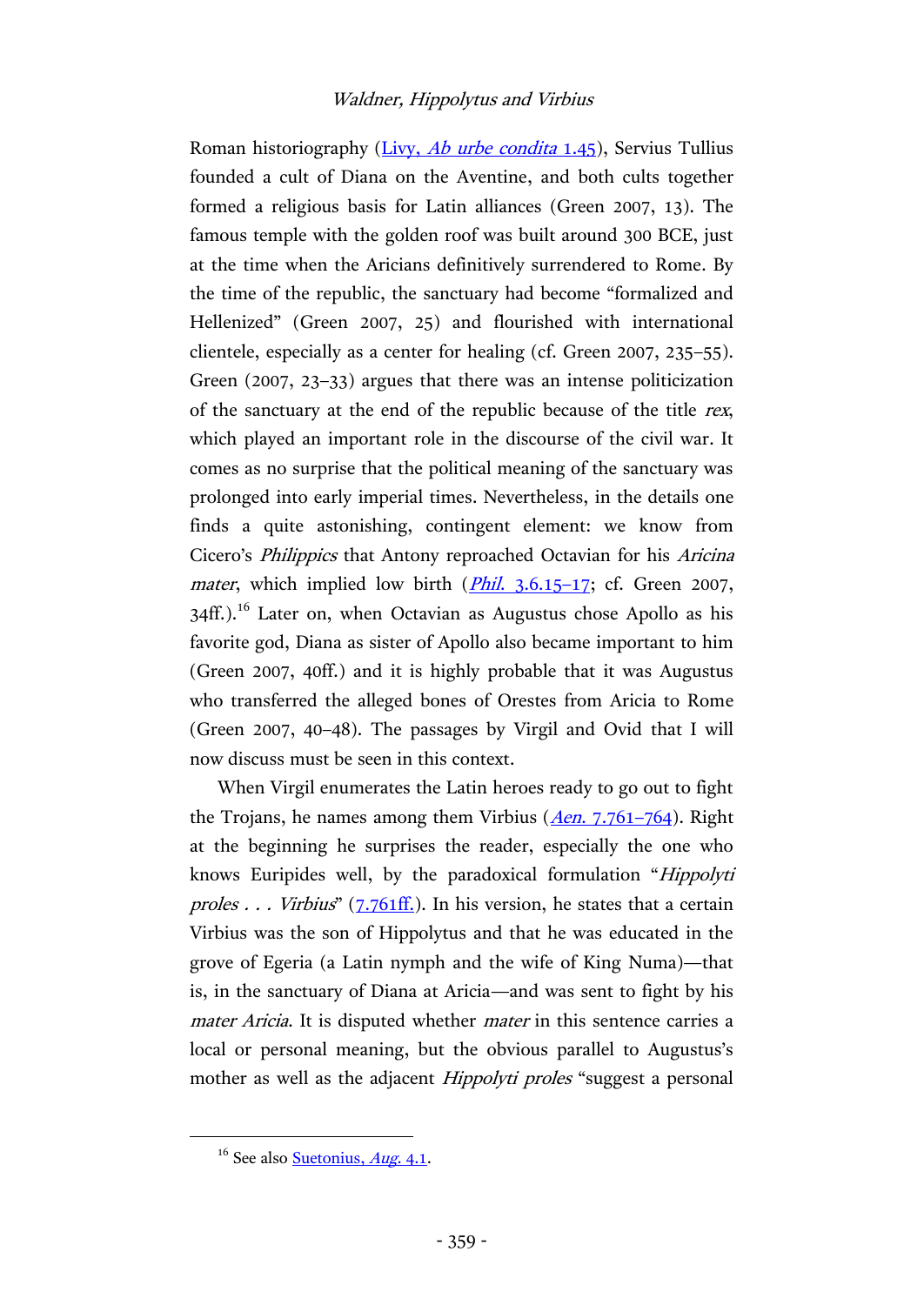sense" (Horsfall 2000, 479).<sup>17</sup> After this surprising introduction, Virgil goes on to tell the traditional aetiological story  $(7.765-780)$  $(7.765-780)$ , starting with ferunt fama ("rumor goes") and ending with the remark that this story explains why horses are forbidden in the sanctuary of Diana at Aricia. $18$  Virgil first sums up the content of the Euripidean tragedy in two verses and then recounts Hippolytus's coming back to life: he was called back to life (revocatus) by the herbs of Asclepius and the love of Diana (*amore Dianae*). Then Virgil tells how Asclepius was punished by death for this through Jupiter (pater ominpotens) and does not forget to stress the fact that Asclepius was the son of Apollo (Phoebigena). In the end, Diana brings Hippolytus to the remote shrine at Aricia, where he hides under his new name Virbius. When looking back at the beginning of the passage on Virbius, the reader is astonished by the fact that the Latin hero Virbius mentioned there with his mater Aricia is not the transformed Hippolytus, but the son (Virbius II) of Hippolytus (= Virbius I).

Why did Virgil spend so many verses on this rather obscure story? Why does he duplicate Hippolytus/Virbius by inventing a son of his, also called Virbius as a Latin hero with a mater Aricia? For Green (2007, 210) it is clear that Augustus must have been interested in the figure of Virbius "as a way to transform Aricina mater from Antony's vile insult to a courtier's compliment." But in fact we cannot know if Augustus really was interested in this detail of Arician mythology, even if it is very probable that he was highly interested in the famous Latin sanctuary in general (as discussed above). But what we can know is that it was Virgil who combined mater Aricia, which hints at Augustus, with an (invented?) figure Virbius II, who is said to be the son of Hippolytus/Virbius I. I would like to suggest that Virgil might have constructed, on the basis of

<sup>&</sup>lt;sup>17</sup> The Latin reads: *Ibat et Hippolyti proles pulcherrima bello, / Virbius,* insignem quem mater Aricia.

 $18$  The Latin text of Virgil is from Mynors 1969; translations are my own, though the reader may also wish to see Ahl 2007. The linked hypertext is to the older Loeb edition, Fairclough 1916–1918.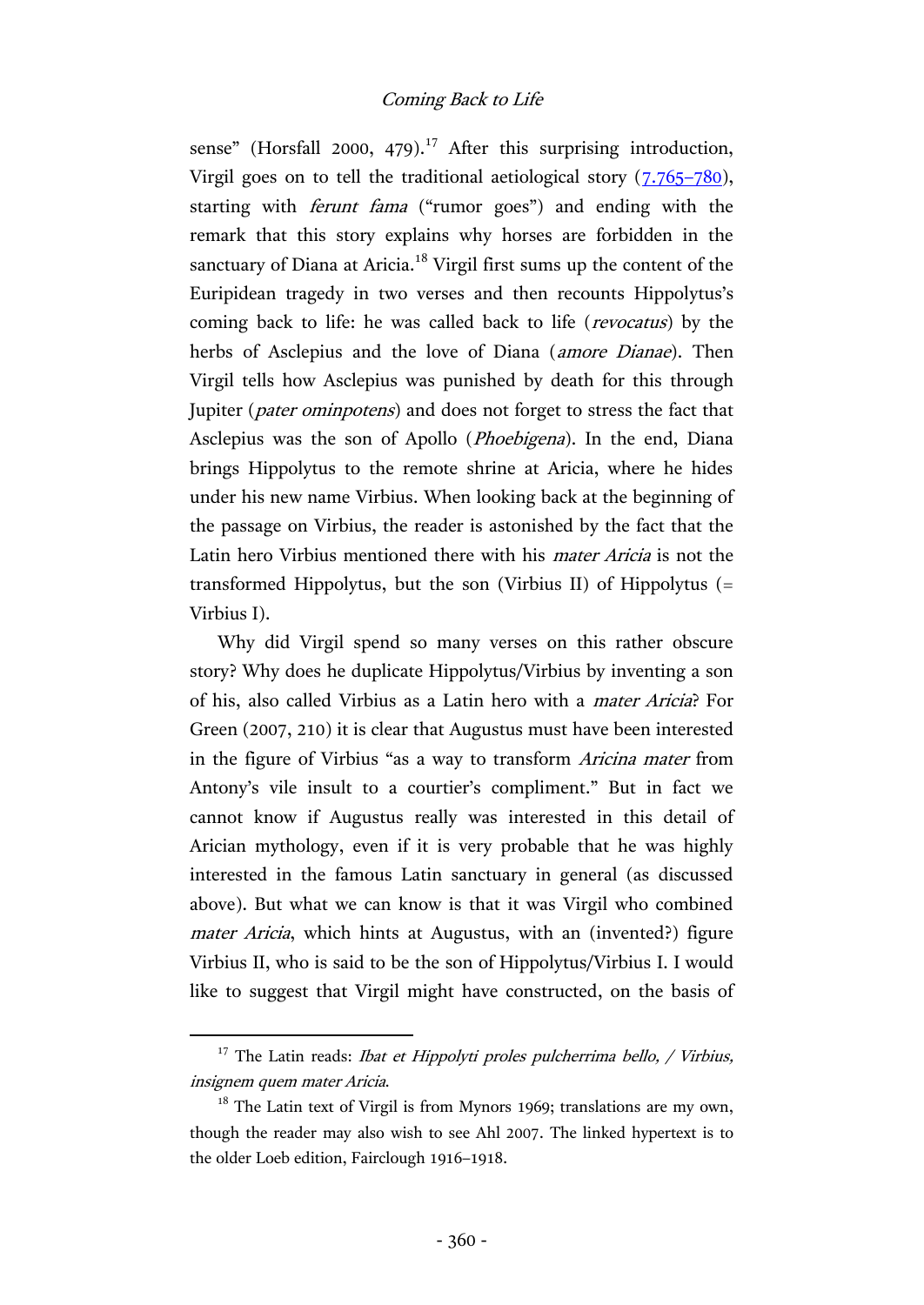mater Aricia, a parallel between Augustus and Virbus II. This was not possible for Hippolytus/Virbius I, who was traditionally the son of Theseus and an Amazon (Hippolyte or Antiope). If one takes this suggestion, a new interpretive possibility opens: it might be that Virgil's story of Hippolytus/Virbius is a parallel to the transformation from human being to god which Julius Caesar underwent, and whose temple was dedicated in 29 BCE. Even if one denies such a direct relation, it is nevertheless possible to state with Denys Feeney (1998, 108–14) and Alessandro Barchiesi (1997, 112– 19) that the Augustan poets were not only highly interested in the new categories coming into play when Roman politics started to practice very specific forms of ruler cult, but they also reflected on the forms and consequences of this new phenomenon in and for their poetry, and thus for religious discourse in general. So one could say that Virgil chooses the story of Hippolytus/Virbius as a model for understanding what happened to Julius Caesar and what probably would happen to his son Augustus after his death.

What must stay an educated guess in the case of Virgil becomes much more obvious in the case of Ovid, who treats the story of Hippolytus coming back to life as Virbius in two rather long passages of his extant oeuvre: in the  $Fasti (6.733–762)<sup>19</sup>$  $Fasti (6.733–762)<sup>19</sup>$  $Fasti (6.733–762)<sup>19</sup>$  and in the</u> very last book of the *[Metamorphoses](http://hdl.handle.net/2027/mdp.39015005497766?urlappend=%3Bseq=412)* (15.497–546).

In the last part of the sixth book of the Fasti, our story forms part of a passage that is devoted to Asclepius from its beginning: on the 21st of June it comes to explain the constellation of the Ophiuchus or Anguifer, a boy holding two snakes who is identified by Ovid and others as Asclepius. <sup>20</sup> Ovid is thus more interested in the fate of this hero-god than in the transformation of Hippolytus to Virbius, which he mentions only very briefly [\(6.755ff.\)](https://archive.org/stream/ovidsfasti00oviduoft#page/378/mode/2up). Instead he narrates in detail the procedure of Hippolytus's revivification by Asclepius and draws a line to another story of coming back to life in which snakes play an important role—namely, the narrative about Glaucus, the son of Minos, brought back to life by the seer and healer Polyeidus. In that

<sup>&</sup>lt;sup>19</sup> He also mentions the story shortly at *Fasti* [3.265ff](https://archive.org/stream/ovidsfasti00oviduoft#page/138/mode/2up).

 $20$  For *katasterismoi* see above, n. 13.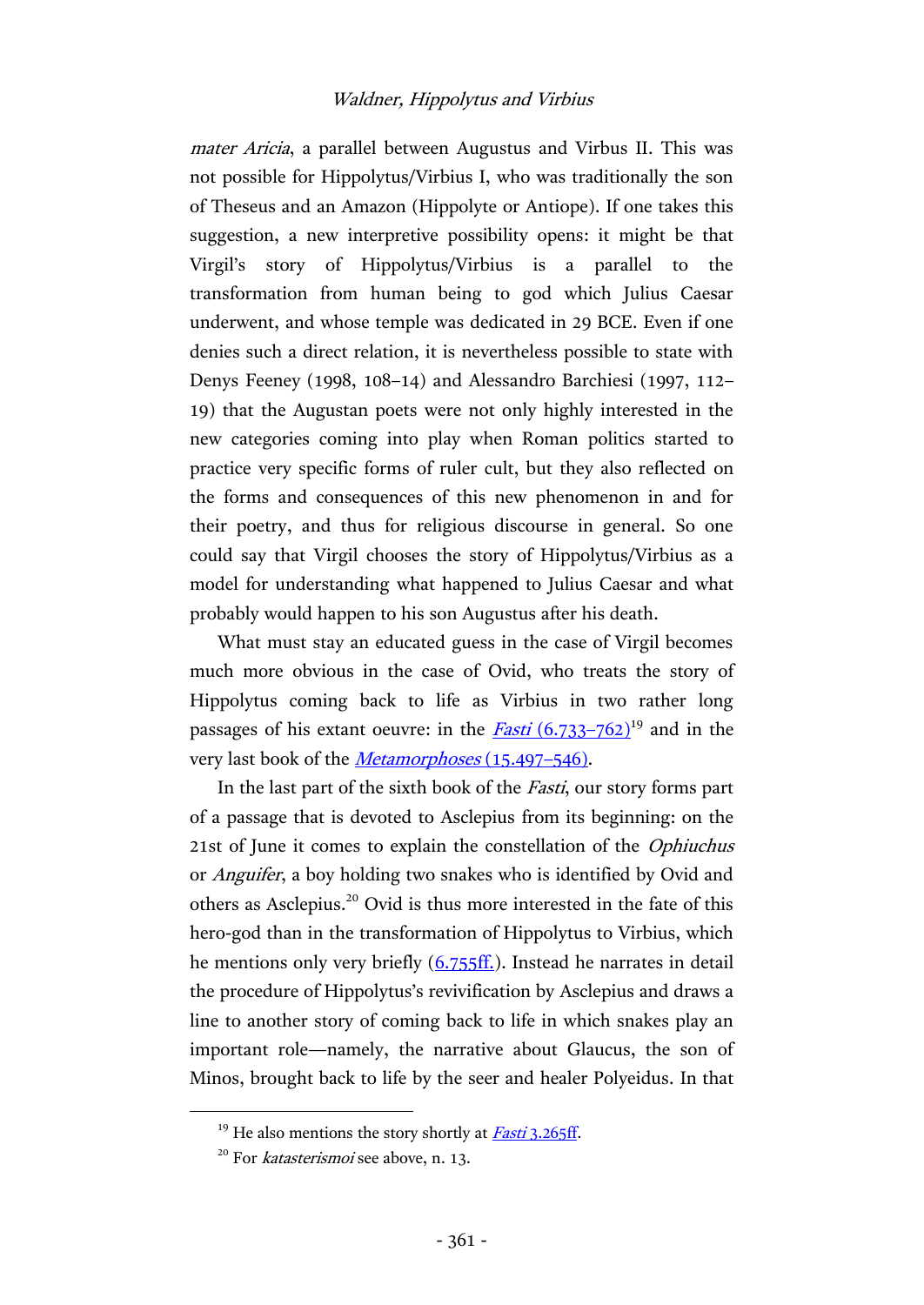story, Glaucus has fallen in a jar of honey and dies. King Minos shuts Polyeidus into his son's grave, where the seer observes how a dead snake is healed by another one; by using the same herb as that used by the snake, Polyeidus succeeds in reviving Glaucus.<sup>21</sup> Littlewood (2006, 215) rightly remarks in his commentary that Ovid interweaves "the theme of *anguis* and *anguifer* with a multiplicity of motifs of rebirth and apotheosis." In what follows, Ovid draws the attention of the reader to the problem that the gods punish such transgressions of the boundaries between life and death harshly: "Clymenus (i.e., Hades) and Clotho are resentful . . . Jupiter, fearing the precedent, aimed his thunderbolts down at the very man who had employed the power of too great an art  $\int$ *qui nimiae noverat artis opem*]"  $(6.757-760)^{22}$  $(6.757-760)^{22}$  $(6.757-760)^{22}$  This prepares the reader for the witty highlight at the end of the story: Jupiter consoles the angry Apollo by restoring Asclepius to the constellation of Ophiuchus, which means that Asclepius is not only revivified but becomes a god: "Phoebus, you were complaining. He's a god, be reconciled with your father. For your sake he himself does what he forbids to be done" ([6.761ff.\)](https://archive.org/stream/ovidsfasti00oviduoft#page/378/mode/2up).

Ovid clearly wanted to tell his readers that transcending the boundary between life and death has to do not only with skills but also and more so with power and hierarchies: Asclepius is punished severely because he had done his job too well. Polyeidus is a seer who is punished by an arrogant king who does not accept the fact that his son has died. Jupiter claims the right to transgress any boundaries, even the most dangerous ones between life and death. Does this reflect Augustan politics? As already argued in discussing the passage on Virbius/Hippolytus by Virgil, there cannot be any doubt that Augustan writers were reflecting on the conceptual and

<sup>&</sup>lt;sup>21</sup> Only extant in  $\Delta$ pollodorus, *Bibl.* 3.3.1. But it must have been known to Athenian dramatists since the time of Aeschylus (for example: Aeschylus, Kressai; Sophocles, Manteis; Euripides, Polyidos; Aristophanes, frag. 468–476 PCG).

<sup>&</sup>lt;sup>22</sup> This and the following translations are from Wiseman and Wiseman 2011.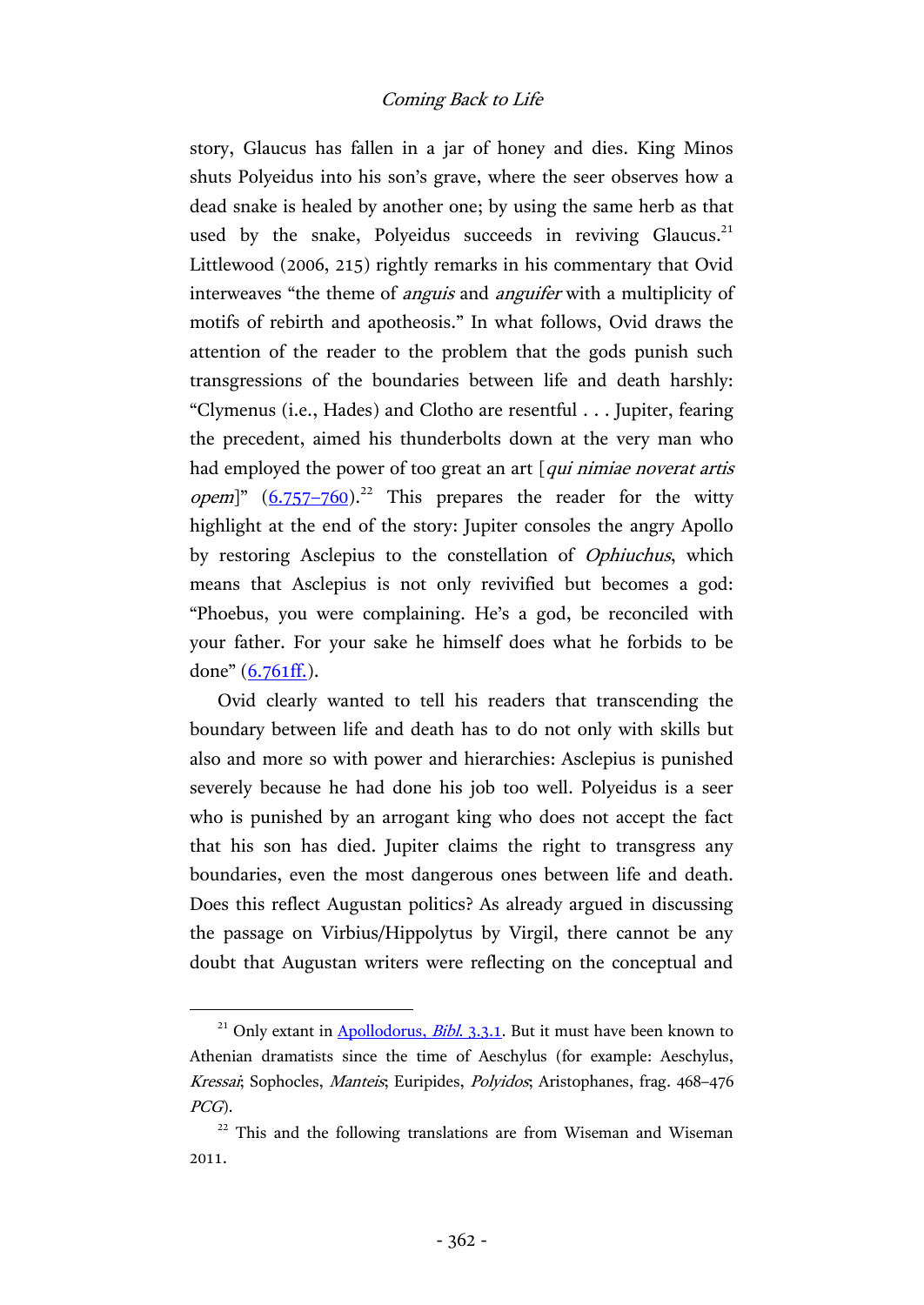religious consequences of apotheosis at Rome. And compared to Virgil, Ovid is clearly more interested in exposing the dimension of political and cultural power in this domain. It is quite probable that he wanted at the end of the *Fasti* to compare himself—a poet sent into exile by the powerful Augustus—with Apollo's gifted son, the one who fell not into oblivion (like Hippolytus) but into "immortality, by Jupiter, whose supreme power has been threatened 'by excessive art'" (Littlewood 2006, 219ff.). $^{23}$ 

This argument might also be supported by the fact that Asclepius is important for the discussion of apotheosis in the Metamorphoses as well, where the introduction of his cult at Rome is compared to the introduction of the cult of Julius Caesar. In the last book of the Metamorphoses, Ovid tells another quite elaborate version of the myth of Hippolytus becoming Latin Virbius (*Metam.* 15.485–546). As often, the poet surprises his readers with a yet unknown and humorous way to tell a traditional story. In Metam. 15, Virbius forms part of the wider narrative on King Numa and his wife, the nymph Egeria. After the king has died, Egeria is inconsolable to the point that, in the end, she will fade away by being transformed into a spring. But before this happens, she meets Virbius in the precinct of Diana Nemorensis and he tries to console her by telling her his own story. This leads to the remarkable fact that we read the myth about Hippolytus-Virbius as first-person narration in a rather long passage [\(15.500](http://hdl.handle.net/2027/mdp.39015005497766?urlappend=%3Bseq=412)–546). After he has described the traumatic experience of the chariot accident in gruesome detail, he goes on to speak about his own death. To the reader's surprise, he goes to the underworld in his very body: "Also, I have seen the realms that lack light, / I have soothed my mangled body in Phlegethon's water"  $(15.531-532)^{24}$  $(15.531-532)^{24}$  $(15.531-532)^{24}$ Different from the version in the *Fasti*, Jupiter's anger is only briefly mentioned; the medicine of "Apollo's offspring" gives him back his

<sup>&</sup>lt;sup>23</sup> Littlewood (2006) expands this argument; see also Newlands 1995, 175– 208.

<sup>&</sup>lt;sup>24</sup> The Latin reads as follows: "*vidi quoque luce carentia regna / et lacerum* fovi Phlegethontide corpus in unda." Both text and English translations are from Hill 2000.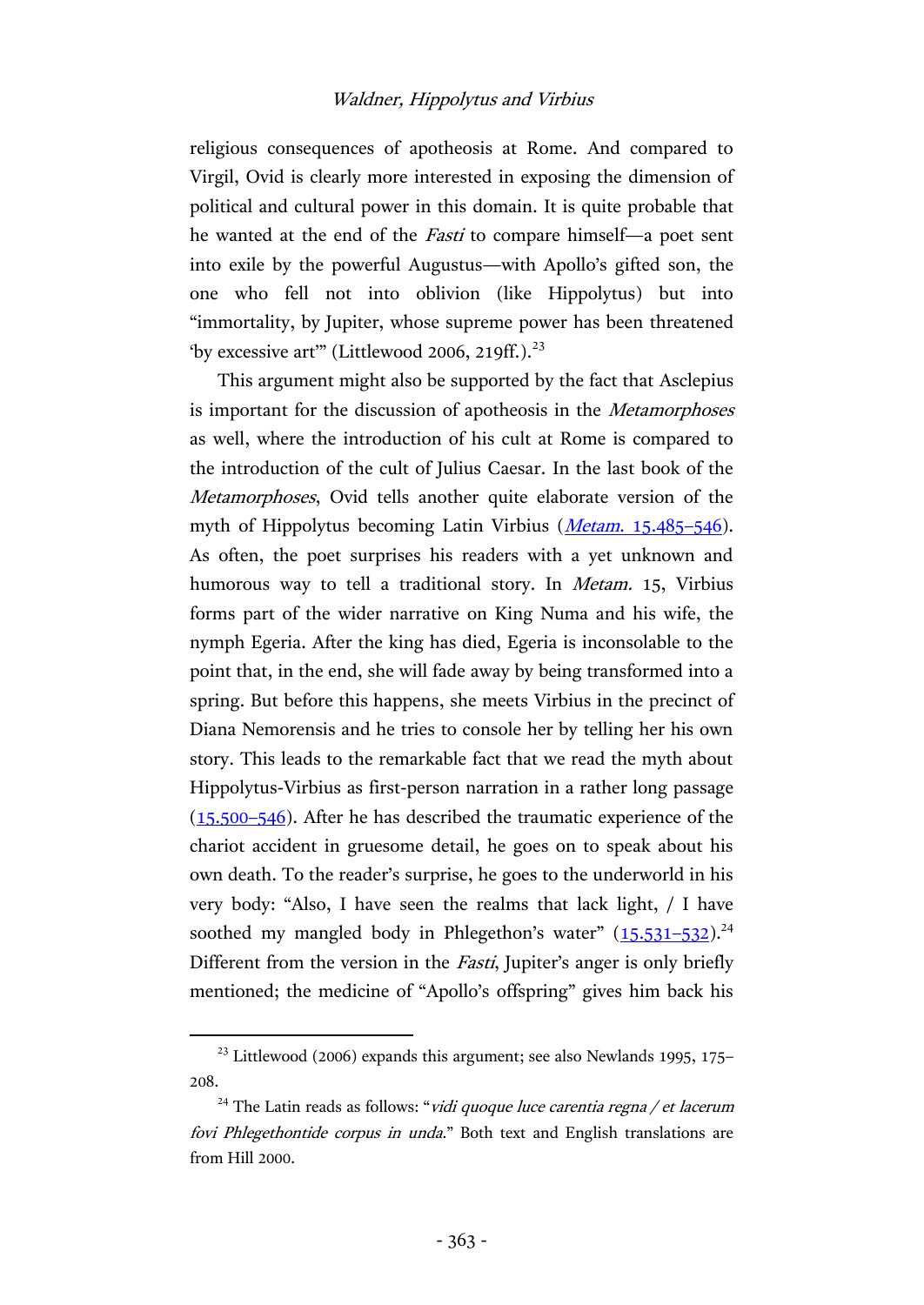life [\(15.533](http://hdl.handle.net/2027/mdp.39015005497766?urlappend=%3Bseq=414)–535). More important is the following agency of Diana, who first conceals and then transforms him: "Then, in case my presence might increase envy / of my gift, Cynthia cast thick clouds over me, / and, so that I might be safe and could be seen with impunity, / she added to my age and left me with a face / that could not be recognized" ([15.536](http://hdl.handle.net/2027/mdp.39015005497766?urlappend=%3Bseq=414)–540). The *aition* with the horses is only alluded. Diana changed his name to Virbius, because the name Hippolytus "could have been a reminder of horses" ([15.542ff.\)](http://hdl.handle.net/2027/mdp.39015005497766?urlappend=%3Bseq=414). At the end of his story, Hippolytus/Virbius describes his existence in the grove of Diana Nemorensis: "Since then I have dwelt in this grove and, as one of the lesser gods, / I have hidden under the protection of my mistress and am enrolled in her retinue"  $(15.545\text{ff})$ . As already mentioned, his story does not help Egeria but as Virbius himself, in the end she is saved by Diana: "She [i.e., Egeria] dissolved into tears, until Phoebus's sister / was moved by the piety of her grieving and made a cool spring / from her body, and thinned her limbs into eternal waters" [\(15.549](http://hdl.handle.net/2027/mdp.39015005497766?urlappend=%3Bseq=414)–551).

Compared to all other versions discussed until now, Ovid's is the only one to lay clear stress on individual experience. Because Hippolytus/Virbius tells his story in the first person, the reader automatically asks: How is it possible that there is an "I" which remains the same although it undergoes death, transformation, and renaming? What really comes as a surprise is the fact that this "I" is not a soul separated from the body, because Virbius tells that after his death he went to the underworld with his badly injured body. This almost reminds us of Jewish-Christian ideas that were developed roughly at the same time and insisted on bodily resurrection (Nickelsburg 2006). And it stands in a kind of opposition to the model that is presented in extenso by Ovid immediately before the story about Numa's death and Egeria's grief: Pythagorean metempsychosis (15.60–478). Pythagoras praises the peaceful life in the Golden Age when human beings did not even slaughter animals but instead opted for a vegetarian life; as in Ovid's poem, the basic principle in the world is continuous change  $(15.454\text{ff})$ . He ends up with the concrete description of the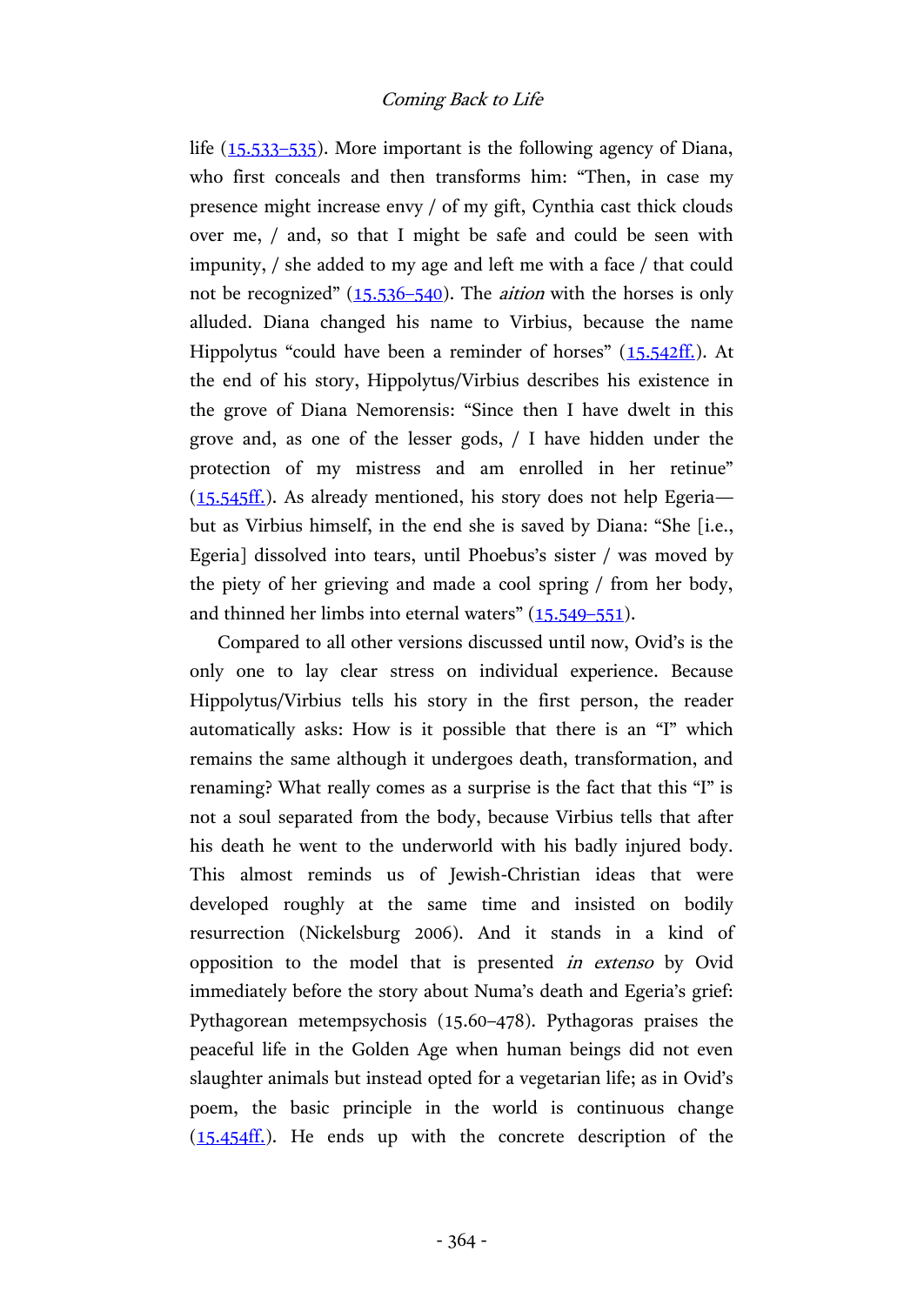migration of souls as the ultimate cause for a vegetarian diet [\(15.456](http://hdl.handle.net/2027/mdp.39015005497766?urlappend=%3Bseq=408)–478). Although Numa was taught all this by Pythagoras, he installs Roman religion with bloody sacrifices instructed by the same goddesses, the Camenae, who also inspire the poets. At least he succeeds in bringing his people, who are used to "ferocious war," to a more peaceful way of life  $(15.482 - 485)$  $(15.482 - 485)$ . When he dies, nothing is said about the migration of his soul; instead of this, Ovid tells how his folk and especially the women were mourning; he then moves on to the story of Egeria's excessive mourning, her encounter with Hippolytus and his story, and further narrates how Diana also saved Egeria by transforming her into a spring. All this happens in a sanctuary where, at least according to the tradition, the main priest was installed after he had murdered a human being. We thus find a pattern that resembles Euripides's confrontation of an Orphic Hippolytus and his vegetarian diet with the fact of his own gruesome death, Theseus's mourning, and the hero tomb with its cult. At first sight, both poets seem to be on the side of a clear separation between life and death, and one is tempted to think that they deny alternative ideas such as Orphic and Pythagorean metempsychosis. But at least in the case of Ovid, things are more complicated. Certainly there is a relationship between the praise of a cosmic principle of change in Pythagoras's speech in Metam. [15.165](http://hdl.handle.net/2027/mdp.39015005497766?urlappend=%3Bseq=388) (omnia mutantur, nihil interit) and Ovid's own epic poem that consists of nothing but mythological stories about transformations. The combination of the Pythagorean model with the story about Egeria and Hippolytus can be read on a poetological level: it is the poet who is fully conscious of the eternal change, and yet by his storytelling he and his poem will never die. His ability forms part of the religious discourse. As Euripides insisted on the function of poetry in hero cult, so Ovid draws a parallel between the Pythagorean speech and his poem.<sup>25</sup> But does this mean that Ovid's sympathy is on the side of Pythagorean metempsychosis, whereas Euripides tends to the

<sup>&</sup>lt;sup>25</sup> Pythagoras presents himself as inspired by a god and speaks of "my own Delphi" ([15.143ff.\)](http://hdl.handle.net/2027/mdp.39015005497766?urlappend=%3Bseq=386); Numa is inspired by the Latin Muses, the *Camenae*, when he installs Roman religion [\(15.482\)](http://hdl.handle.net/2027/mdp.39015005497766?urlappend=%3Bseq=410).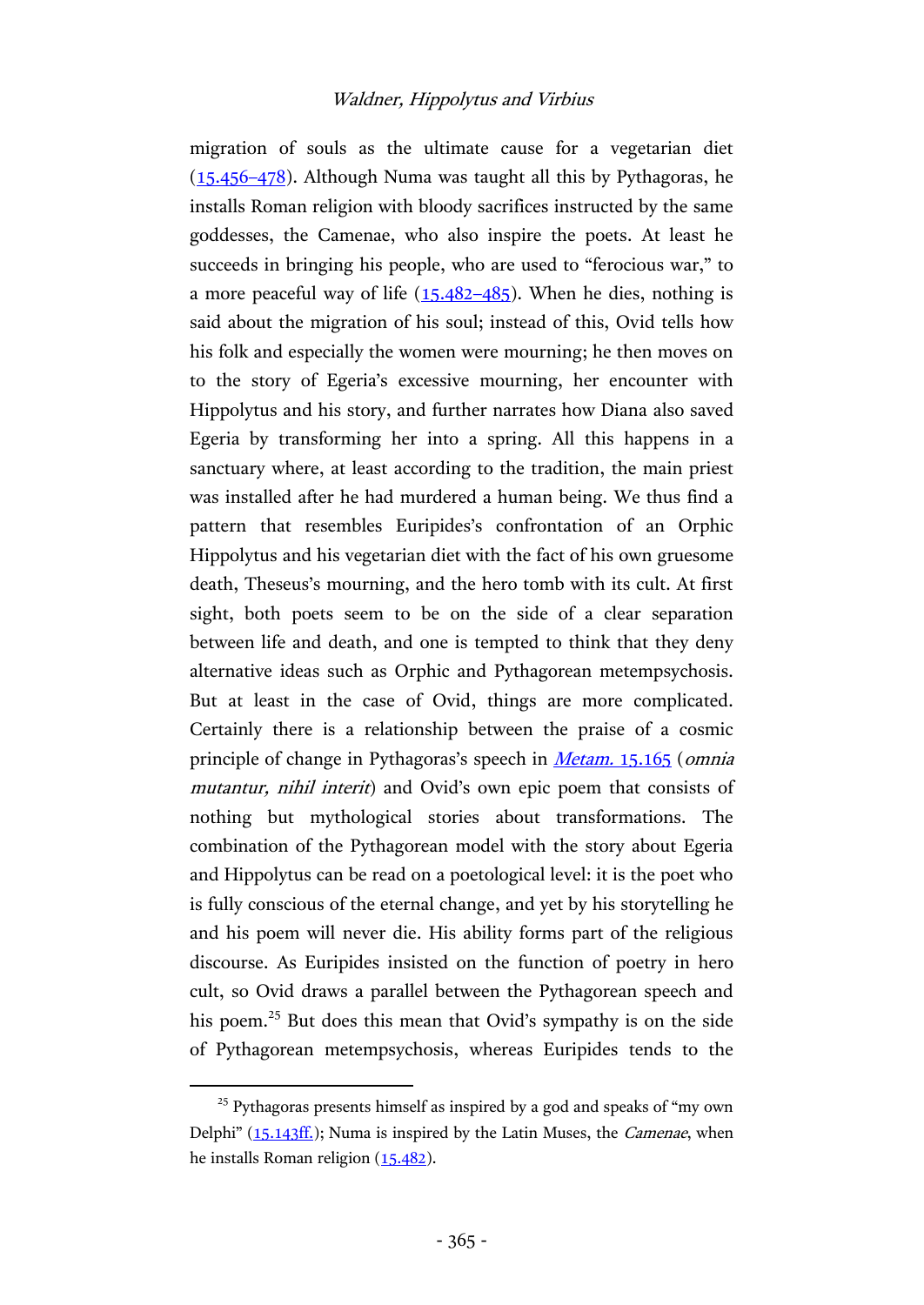more conservative model of hero cult, which is related to Athenian identity and politics?

To conclude, I suggest that Ovid, like Euripides—but in a quite different way—connects his poetry and especially his stories about the boundaries between life, death, and (im)mortality with the political dimension of the religious discourse. When looking at the narrative structure of the whole of book 15 of the Metamorphoses, one recognizes that there is even more on these boundaries than the speech by Pythagoras and the story about Hippolytus/Virbius. In this book the epos comes, so to speak, down to the present time and place (Italy and Rome). The very last transformation story told by Ovid is the one of Julius Caesar, whose "soul" (anima) is saved by Venus and brought directly to the stars, notably with the permission of Jupiter:

> [Jupiter speaking:] Meanwhile, snatch up this soul from the slaughtered body / and make it into a star so that Divine Julius may always look out / from his dwelling-place on high at our Capitol and forum.' / Scarcely had he said these things when bounteous Venus stood / in the middle of the senate, unseen by anyone, and snatched / The fresh soul of her own Caesar from its body, not letting it / Be dissolved into the air, and she brought it to the heavenly stars. [\(15.840](http://hdl.handle.net/2027/mdp.39015005497766?urlappend=%3Bseq=436)–846)

At this point, it is interesting to look back again at Pythagoras's speech, which describes the fate of the soul after death quite differently:

> O race stupefied by the dread of cold death, / why do you fear Styx, why the shades and empty words, / the stuff of bards and the dangers of a false world? / Your bodies, whether it is the pyre that removes them with its flame, or long time / with decay, you must not think of them as able to suffer any evils; / souls are free from death, and, when they have left their earlier abode, / they always live in new homes and dwell where they have been received.  $(15.153-159)$  $(15.153-159)$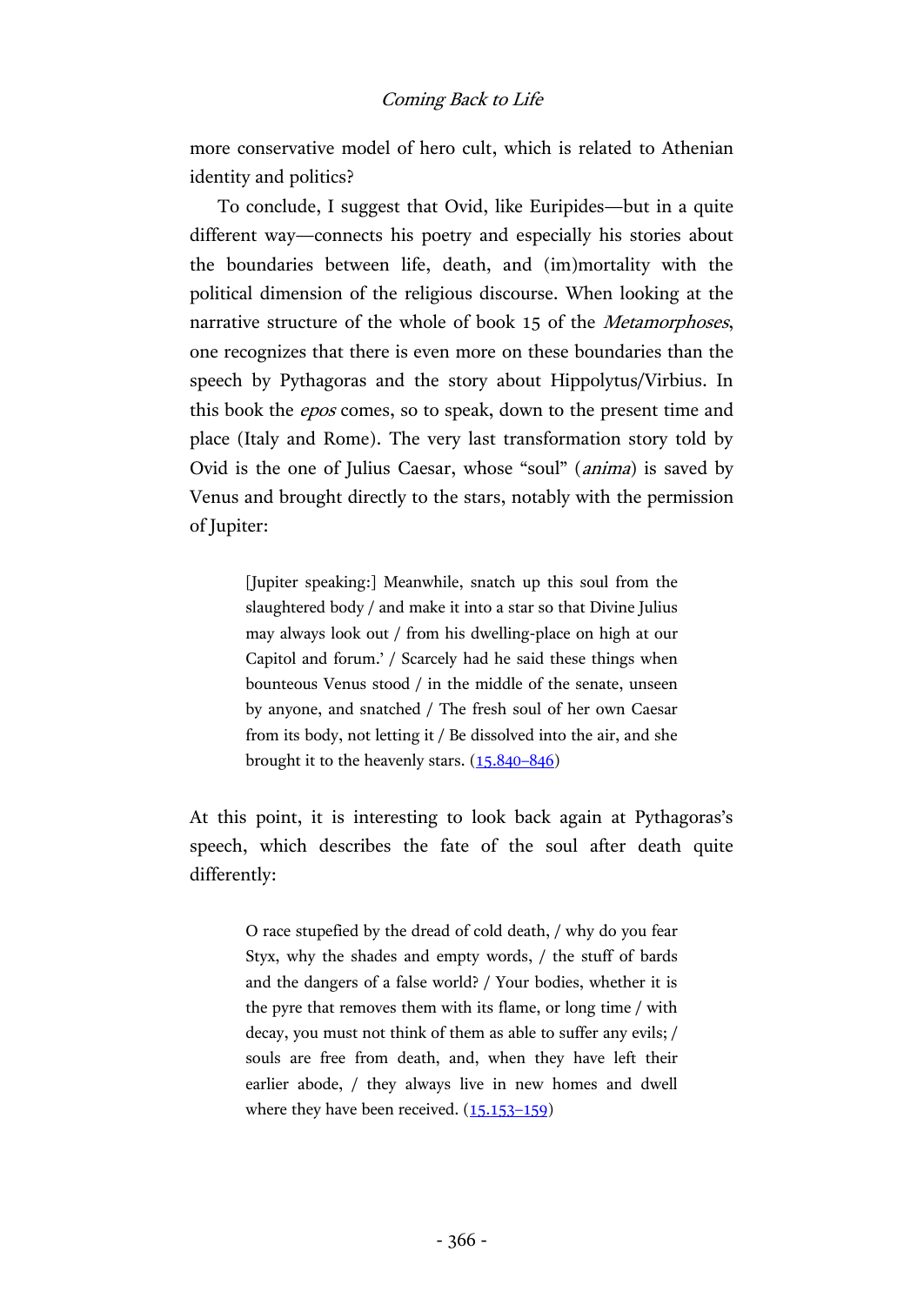Clearly the story about Hippolytus/Virbius belongs to the "empty words, the stuff of bards" (nomina vana . . . materiem vatum). For a modern reader it is astonishing that Ovid tells the story nevertheless. In his *Epistulae ex Ponto*  $(4.8.55-56)$  $(4.8.55-56)$  one reads: "Gods too were made by poetics, if it is permissible to say" (*Di quoque carminibus*, si fas est dicere, fiunt). Whereas Euripides only equates his storytelling with the cultural memory of local, cultic songs, Ovid goes further. With his poetry and especially the Metamorphoses, he does something new: on the one hand, he tells hundreds of traditional aetiological stories (Waldner 2007, 2014); on the other hand, he tells them in a demonstratively new way. This is necessary not only because of the new spatial dimension of the Roman Empire, but especially because of the challenge of the emperor cult to the traditional categories of hero, god, and human being. In the last book of the Metamorphoses, Ovid represents himself as a poet who is fully aware of the challenges of the empire as a cultural space, so aptly described by Glen Bowersock (1994). In combining three different stories about coming back to life—the Pythagorean model, the story told about Hippolytus/Virbius, and the one of Julius Caesar told by the inspired vates himself—Ovid tells his readers that he is in the powerful position of making sense of contemporary pagan religion by forming a continuing narrative based on traditional stories. He thus sees himself as not dependent on political or religious discourses, although he is well conscious that he has a voice within both. In the famous last lines of the Metamorphoses he triumphantly states that he will come back to life in his own way:

> And now I have completed a work which neither Jove's anger, nor fire, / Nor sword, nor devouring age will be able to destroy. / When it wishes, let that day, which has no power except / Over this body, finish the span of my uncertain lifetime; / but, with the better part of me, I shall be borne for ever / above the stars on high, and my name will be indelible; / and, where Roman power extends over subdued lands, / I shall be read by the nations, and, through all the ages, in fame, / (if there is any truth in the predictions of bards) I shall live.  $(15.871 - 879)$  $(15.871 - 879)$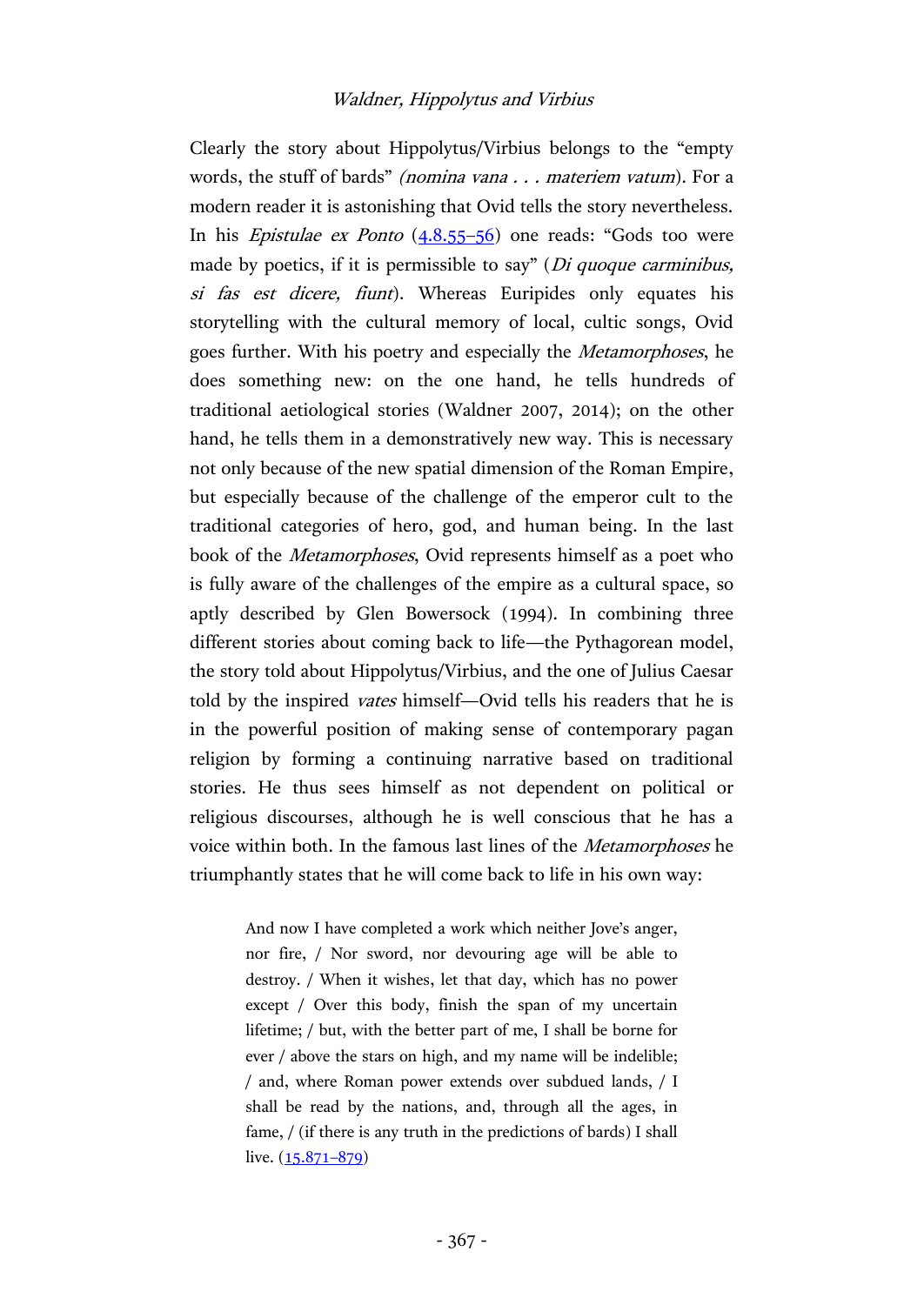### V. CONCLUSION

The foregoing suggests that the story about Hippolytus's coming back to life was good to think with. From quite early on, somewhere in the sixth century BCE, it was possible to tell at least two stories about Hippolytus. The first was linked to the figure and cult of Asclepius and held that Hippolytus was revivified by the excellent skills of the healer hero, whom Zeus consequently punished. On the other side, one finds a hero cult related to tombs in Attica and Sparta. This made Hippolytus a figure who, from the fifth century onwards, oscillated between hero and god, like Asclepius, Heracles, and the Dioskouroi. The religious discourse of archaic and classical Greece needed this type of figure to discuss the setting of boundaries between life and death, between mortality and immortality, between hero, human being, and god. In the first part of this chapter, I concentrated on the example of Euripides. In his extant tragedy Hippolytus, he formulates his contribution to the religious and political discourse of his time by telling one version of the Hippolytus story. He insists on the importance of a local, tombrelated hero cult highly relevant to Athenian political identity. At the same time, he lets the audience know that he is well aware of two facts: on the one hand, that alternative discourses exist, such as the one promoted by Orphic practitioners; and on the other, he recognizes the cruelty of the traditional gods and their power to set strict boundaries between life and death. As far as his poetry is concerned, he relates and maybe also equates its function to the traditional hero cult.

In Hellenistic and imperial times, the myths of Hippolytus were further developed. The authors (Callimachus, Virgil, Ovid, Pausanias) used them as a space where they could discuss boundaries and their transgression. The story that Asclepius brought Hippolytus back to life became more important in the Hellenistic and Roman eras than in the archaic and classical epoch. It was enriched by the concept of *katasterismos* and by the idea that Hippolytus not only transgressed the boundary between life and death, but also between Greece and Rome by being transported after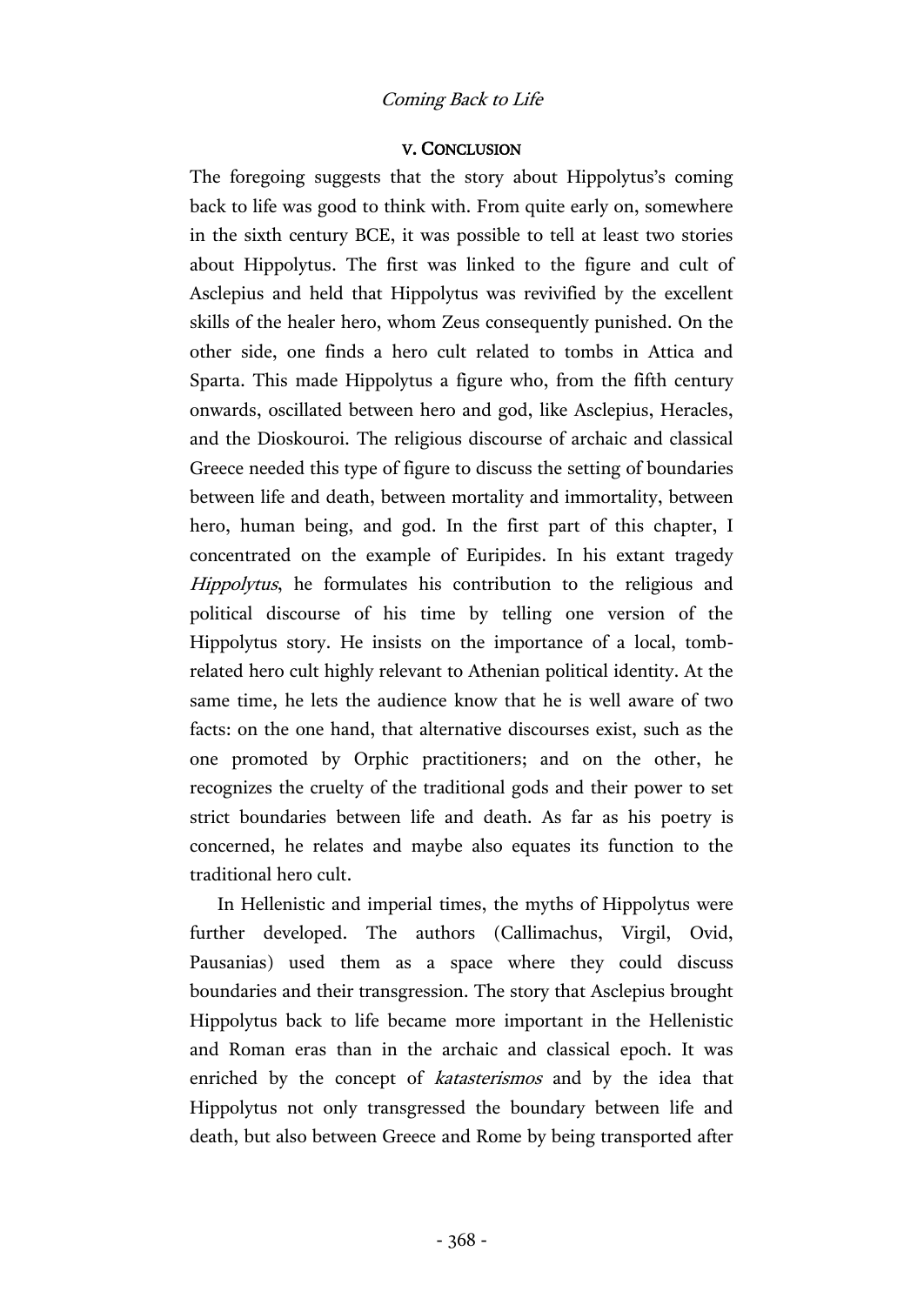his revivification to the sanctuary of Diana Nemorensis at Aricia. On the Greek side, we find Pausanias, who provides evidence that these ideas were not only formulated in poetry, but also influenced or reflected developments at certain cult sites where the tomb of Hippolytus lost its importance/meaning. Finally, the most refined and complicated elaboration of the story is found in the Augustan poetry of Virgil and Ovid. Because of the high political significance of the sanctuary of Diana at Aricia—indeed, of Diana in general and the symbolism of the archaic ritual of the rex Nemorensis, the mater Aricina of Augustus, they used the story of Hippolytus becoming Virbius to reflect upon both apotheosis and the new political, religious, and poetological consequences of Augustus's reign. Virgil plays with the idea of an oxymoron: there was a son engendered by chaste Hippolytus/Virbius (Hippolyti proles), also called Virbius. By giving him a mater Aricia, he draws a parallel not only between Augustus and Virbius II, but also between their fathers, Hippolytus/Virbius and Julius Caesar, who was transformed into a constellation and treated as a god in Rome. In the sixth book of the Fasti, Ovid draws the reader's attention to Jupiter acting out his power in a rather cruel and absurd way: he punishes Asclepius for his skills and afterwards, by transforming him into a star constellation, he himself does exactly the same thing for which he had punished Asclepius. I have suggested that Ovid thinks the emperor has punished him in an (unjust) way, much like Jupiter did to Asclepius. In the last book of the Metamorphoses, Ovid formulates the story of Hippolytus's revivification and transformation in a highly original way. Virbius tells it in the form of a first-person narrative to Egeria, the widow of king Numa. For the first time, a poet telling the Hippolytus story asks the question: what happens to a person's identity when a person comes back to life and is transformed into a god at the same time? Interestingly, this identity seems somehow connected to the body, which is described as going into and returning from the underworld. Ovid enlarges this discourse by combining the story with Pythagoras's speech on metempsychosis with the story about Caesar's apotheosis. Ovid thus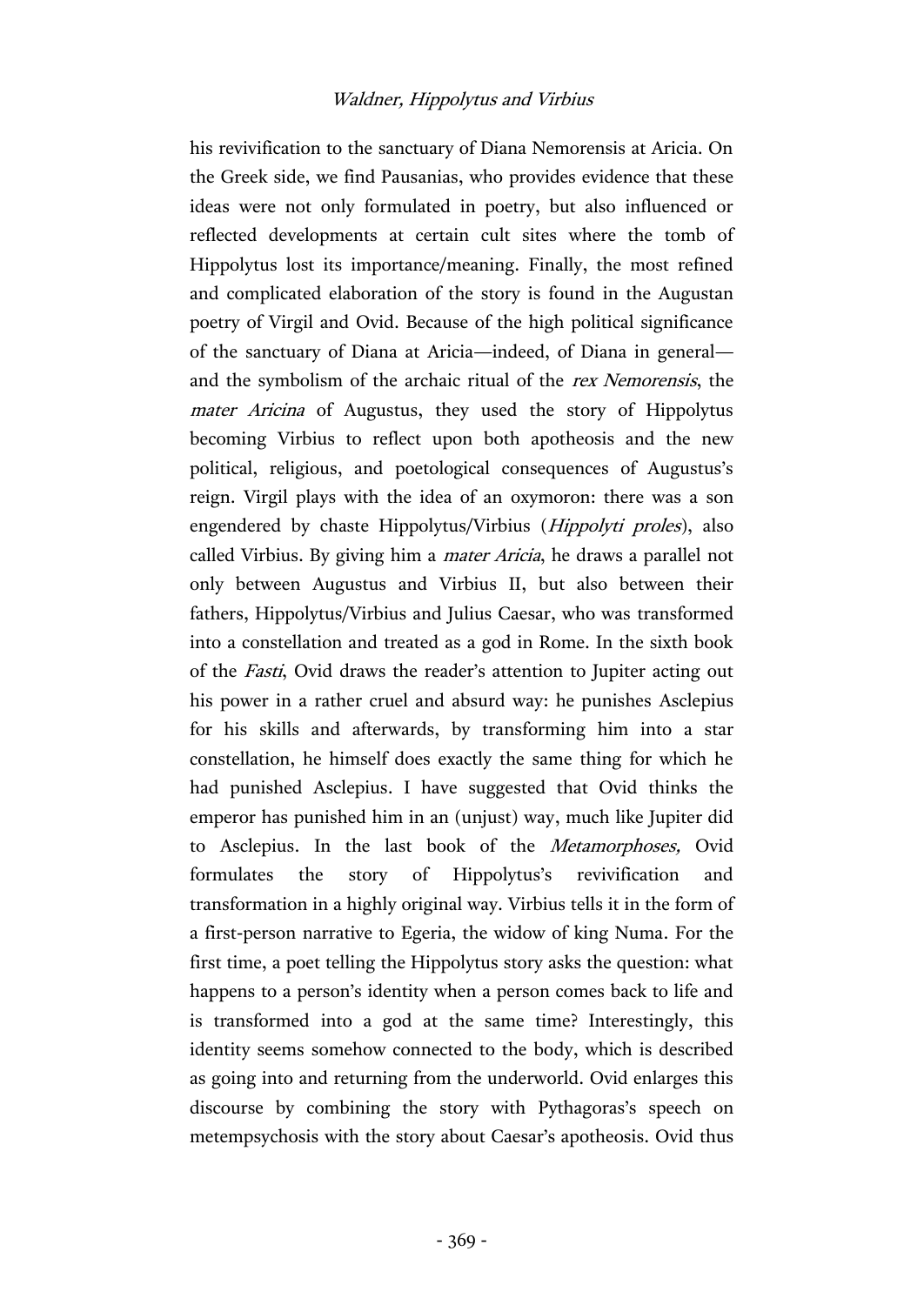shows himself as a poet and vates who is able to see beyond all these religious, philosophical, and political ways of drawing and transgressing boundaries between life and death, between human beings, gods, and heroes. Through his poetry, he as a poet will never have to come back to life because he will never die, transcending all boundaries of time and space—in the same way as the political power of the Roman Empire.

#### VI. BIBLIOGRAPHY

- Ahl, Frederick, trans. 2007. Virgil: Aeneid. Oxford: Oxford University Press.
- Asper, Markus, trans. 2004. Kallimachos: Werke: Griechisch und Deutsch. Darmstadt: Wissenschaftliche Buchgesellschaft.
- Barchiesi, Alessandro. 1997. The Poet and the Prince: Ovid and the Augustan Discourse. Berkeley: University of California Press.
- Barrett, W. S., ed. 1964. Euripides: Hippolytus. Oxford: Clarendon.
- Bernabé, A., ed. 1987–2007. Poetarum epicorum Graecorum: Testimonia et fragmenta. 2 vols. BSGRT. Leipzig: Teubner.
- Bowersock, Glen W. 1994. Fiction as History: Nero to Julian. Berkeley: University of California Press.
- Bremmer, Jan. 2010. "Manteis, Magic, Mysteries: Messy Margins of Polis Religion?" Kernos 23:13–35.
- Ekroth, Gunnel. 2002. The Sacrificial Rituals of Greek Hero-Cults in the Archaic to the Early Hellenistic Periods. Liège: Centre international d'étude de la religion grecque antique.
- -. 2010. "Heroes and Hero-Cults." Pages 100-14 in A Companion to Greek Religion. Edited by Daniel Ogden. Malden, MA: Blackwell.

Edelstein, Emma J., and Ludwig Edelstein. 1945. Asclepius: A Collection and Interpretation of the Testimonies. 2 vols. Baltimore: Johns Hopkins University Press.

- Eidinow, Esther. 2010. "Patterns of Persecution: 'Witchcraft' Trials in Classical Athens." PaP 208:9–35.
- Feeney, D. C. 1998. Literature and Religion at Rome: Cultures, Contexts, and Beliefs. Cambridge: Cambridge University Press.
- Furley, William D. 1996. Andokides and the Herms: A Study of Crisis in Fifth-Century Athenian Religion. BICSSup 65. London: Institute of Classical Studies.
- Graf, Fritz. 1998a. "Herakles." DNP 5:387–92.
- ---- 1998b. "Heroenkult." DNP 5:475-80.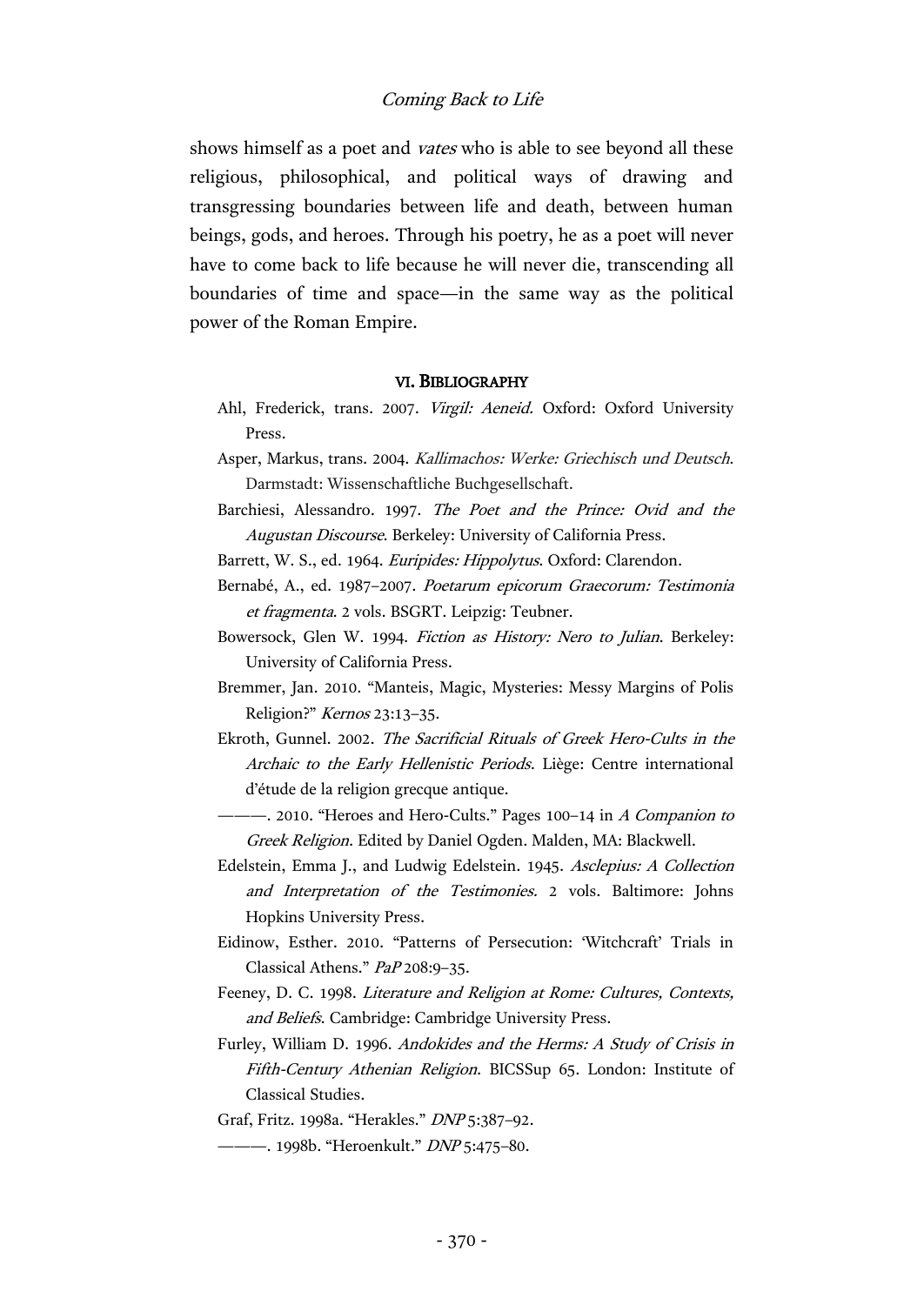———. 1998c. "Hippolytos." *DNP* 5:601-02.

- Green, Carin M. C. 2007. Roman Religion and the Cult of Diana at Aricia. Cambridge: Cambridge University Press.
- Hägg, Robin, ed. 1999. Ancient Greek Hero Cult. Stockholm: Åström.
- Hall, Jonathan M. 1999. "Beyond the Polis: The Multilocality of Heroes." Pages 49–59 in *Ancient Greek Hero Cult*. Edited by Robin Hägg. Stockholm: Paul Åströms Förlag.
- Hill, D. E., trans. 2000. Ovid: Metamorphoses XIII-XV. Warminster, UK: Aris & Phillips.
- Horsfall, Nicholas. 2000. Virgil, Aeneid 7: A Commentary. MnS 198. Leiden: Brill.
- Hughes, Dennis D. 1999. "Hero Cult, Heroic Honors, Heroic Dead: Some Developments in the Hellenistic and Roman Periods." Pages 167–75 in Ancient Greek Hero Cult. Edited by Robin Hägg. Stockholm: Paul Åströms Förlag.

Hunter, Richard. 2009. "The Garland of Hippolytus." TC 1:18-35.

- Hutton, William. 2005. Describing Greece: Landscape and Literature in the Periegesis of Pausanias. Cambridge: Cambridge University Press.
- Johnston, Sarah Iles. 1999. Restless Dead: Encounters Between the Living and the Dead in Ancient Greece. Berkeley: University of California Press.
- Jones, W. H. S., Henry A. Ormerod, and R. E. Wycherley, trans. 1918– 1935. Pausanias: Description of Greece. 5 vols. LCL. London: Heinemann.
- Kovacs, David, trans. 1995. Euripides: Children of Heracles, Hippolytus, Andromache, Hecuba. LCL. Cambridge, MA: Harvard University Press.
- Littlewood, R. Joy. 2006. A Commentary on Ovid: Fasti Book VI. Oxford: Oxford University Press.
- Loehr, Johanna. 2002. "Verstirnungssage." DNP 12.2:95–96.
- Meier, Christian. 1988. Die politische Kunst der griechischen Tragödie. Munich: Beck.
- Mynors, R. A. B., ed. 1969. P. Vergili Maronis Opera. Oxford: Clarendon.
- Newlands, Carole E. 1995. Playing with Time: Ovid and the Fasti. Ithaca, NY: Cornell University Press.

Nickelsburg, George W. E. 2006. Resurrection, Immortality, and Eternal Life in Intertestamental Judaism. HTS 56. Rev. ed. Cambridge, MA: Harvard University Press.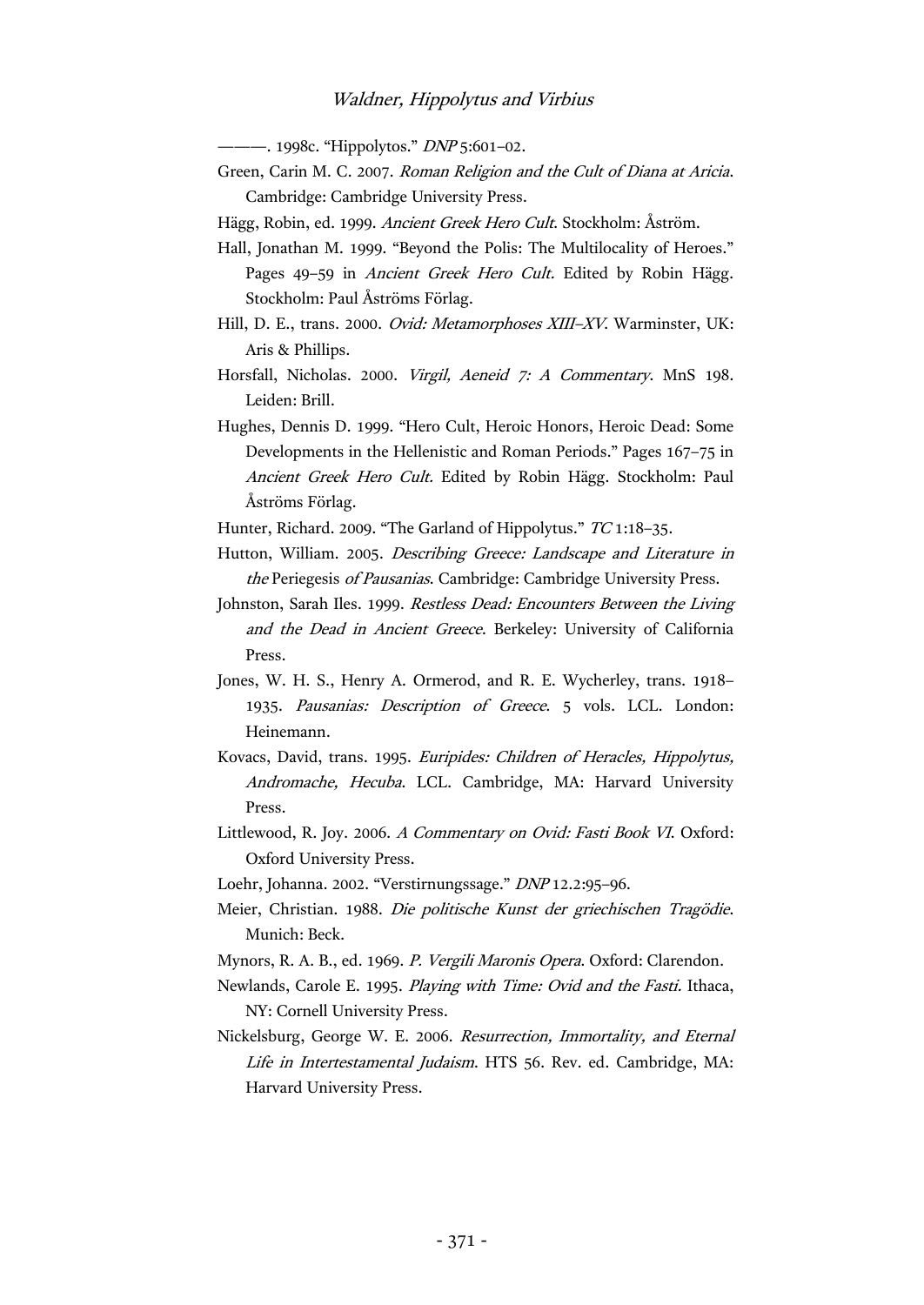- Pirenne-Delforge, Vinciane. 2008. Retour à la source: Pausanias et la religion grecque. Liège: Centre international d'étude de la religion grecque antique.
- Polignac, François de. 1995. Cults, Territory and the Origins of the Greek City State. Chicago: University of Chicago Press.
- Robben, Antonius C. G. M., ed. 2004. Death, Mourning, and Burial: A Cross-Cultural Reader. Malden, MA: Blackwell.
- Roth, Peter, trans. 2015. Euripides: Hippolytos. Berlin: de Gruyter.
- Shaw, Ben, trans. 2007. Euripides: Hippolytus. Cambridge: Cambridge University Press.
- Sourvinou-Inwood, Christiane. 1983. "A Trauma in Flux: Death in the Eighth Century and After." Pages 33–48 in The Greek Renaissance in the Eighth Century B.C.: Tradition and Innovation. Edited by Robin Hägg. Stockholm: Paul Åströms Förlag.
- --. 1995. "Reading" Greek Death: To the End of the Classical Period. Oxford: Oxford University Press.
- Trampedach, Kai. 2001. "'Gefährliche Frauen': Zu athenischen Asebie-Prozessen im 4. Jh. v. Chr." Pages 137–55 in Konstruktionen von Wirklichkeit: Bilder im Griechenland des 5. und 4. Jahrhunderts v. Chr. Edited by Ralf von den Hoff and Stefan Schmidt. Stuttgart: Steiner.
- Waldner, Katharina. 2007. "Griechische und römische Aitiologie in Ovids Metamorphosen." Pages 203–37 in Literatur und Religion 2: Wege zu einer mythisch-rituellen Poetik der Griechen. Edited by Anton Bierl, Rebecca Lämmle, and Katharina Wesselmann. Berlin: de Gruyter.
	- ———. 2014. "Aitiologie und Religion in der griechisch-römischen Antike." Pages 24–57 in Von Ursachen sprechen: Eine aitiologische Spurensuche. Edited by Christian Reitz and Anke Walter. Zürich: Olms.
- ———. 2016. "Hippolytos und Virbius: Eine polytheistische 'Auferstehungsgeschichte' zwischen Griechenland und Rom." Pages 45–60 in Metamorphosen des Todes: Bestattungskulturen und Jenseitsvorstellungen im Wandel der Zeit—Vom alten Ägypten bis zum Friedwald der Gegenwart. Edited by Andreas Merkt. RKST 2. Regensburg: Schnell & Steiner.
- Wiseman, Anne, and Peter Wiseman. 2011. Ovid: Times and Reasons: <sup>A</sup> New Translation of the Fasti. Oxford: Oxford University Press.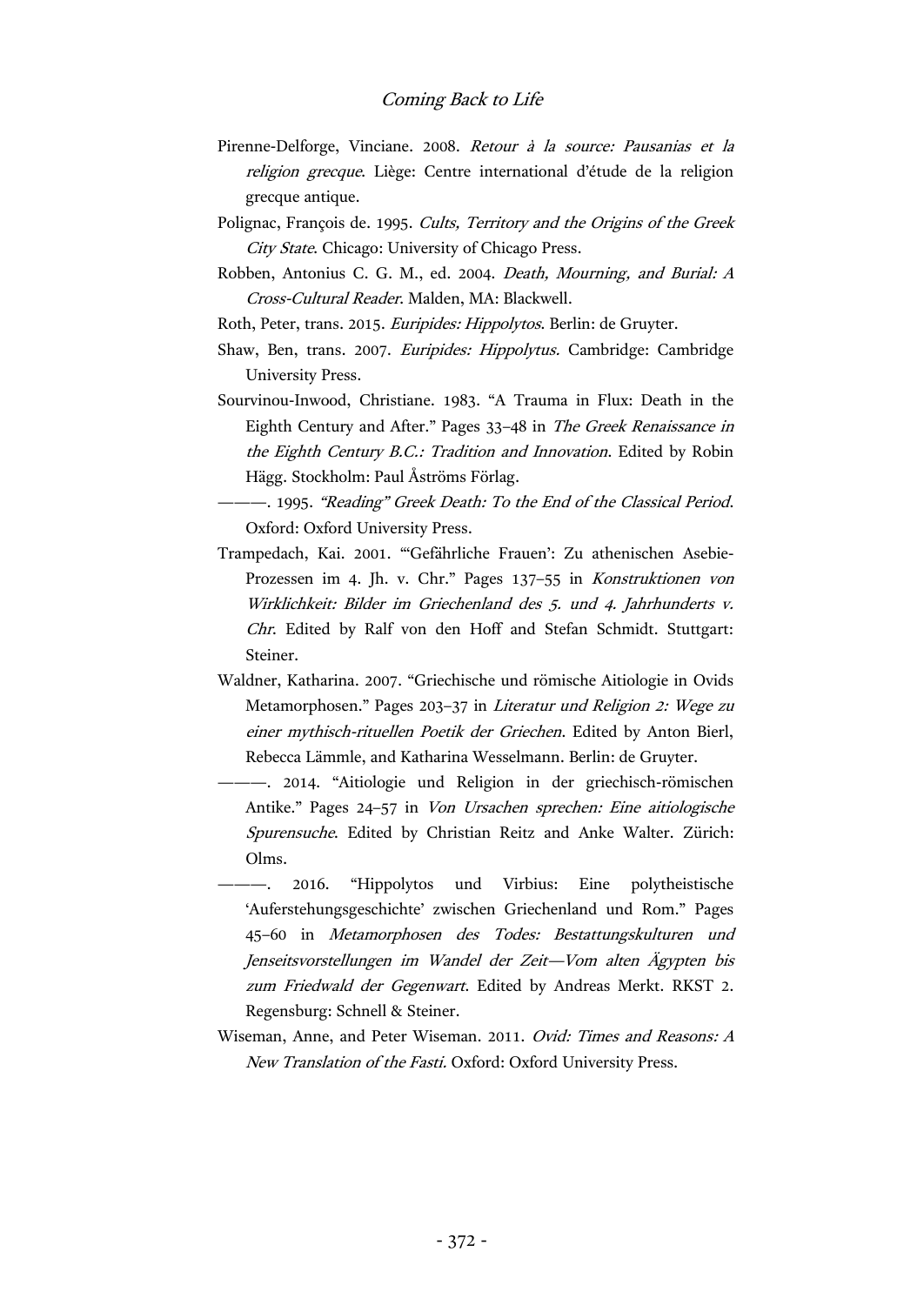### Embedded Online Works:

Berlin-Brandenburgische Akademie der Wissenschaften, ed. 1877–. Inscriptiones graecae. Berlin. Inscriptions online at Searchable Greek Inscriptions. The Packard Humanities Institute. Cornell University and Ohio State University.

[epigraphy.packhum.org.](http://epigraphy.packhum.org/)

Burnet, John, ed. 1903. Platonis Opera. OCT. Oxford: Oxford University Press.

Symposium: [data.perseus.org/texts/urn:cts:greekLit:tlg0059.tlg011.](http://data.perseus.org/texts/urn:cts:greekLit:tlg0059.tlg011) Timaeus: [data.perseus.org/texts/urn:cts:greekLit:tlg0059.tlg031.](http://data.perseus.org/texts/urn:cts:greekLit:tlg0059.tlg031)

Clark, Albert, and William Peterson, eds. 1901–1918. M. Tulli Ciceronis: Orationes. 6 vols. OCT. Oxford: Clarendon.

Philippics[: data.perseus.org/texts/urn:cts:latinLit:phi0474.phi035.](http://data.perseus.org/texts/urn:cts:latinLit:phi0474.phi035)

Fairclough, H. Rushton, trans. 1916–1918. Virgil. 2 vols. LCL. London: Heinemann.

Vol. 2: [archive.org/stream/virgilaeneid02virguoft.](https://archive.org/stream/virgilaeneid02virguoft)

Foster, B. O., Frank Gardner Moore, Evan T. Sage, Alfred C. Schlesinger, and Russel M. Geer, trans. 1919–1959. Livy. 14 vols. LCL. London: Heinemann.

Vol. 1: [archive.org/stream/livywithenglisht01livyuoft.](https://archive.org/stream/livywithenglisht01livyuoft)

Frazer, James George, trans. 1921. Apollodorus: The Library. 2 vols. LCL. London: Heinemann.

[catalog.hathitrust.org/Record/100644494.](https://catalog.hathitrust.org/Record/100644494)

- -, trans. 1931. Ovid's Fasti. LCL. London: Heinemann. [archive.org/stream/ovidsfasti00oviduoft.](https://archive.org/stream/ovidsfasti00oviduoft)
- Godley, A. D., trans. 1920–1925. Herodotus. 4 vols. LCL. Cambridge, MA: Harvard University Press.

[data.perseus.org/texts/urn:cts:greekLit:tlg0016.tlg001.](http://data.perseus.org/texts/urn:cts:greekLit:tlg0016.tlg001)

Hall, F. W., and W. M. Geldart, eds. 1907. Aristophanes Comoediae. 2 vols. OCT. Oxford: Clarendon. Aves: [data.perseus.org/texts/urn:cts:greekLit:tlg0019.tlg006.](http://data.perseus.org/texts/urn:cts:greekLit:tlg0019.tlg006)

Pax: [data.perseus.org/texts/urn:cts:greekLit:tlg0019.tlg005.](http://data.perseus.org/texts/urn:cts:greekLit:tlg0019.tlg005)

Jones, W. H. S., Henry A. Ormerod, and R. E. Wycherley, trans. 1918– 1935. Pausanias: Description of Greece. 5 vols. LCL. London: Heinemann.

Vol. 1: [catalog.hathitrust.org/Record/100499933.](https://catalog.hathitrust.org/Record/100499933)

Kovacs, David, trans. 1994. Euripides: Cyclops, Alcestis, Medea. LCL. Cambridge, MA: Harvard University Press. Alcestis: [data.perseus.org/texts/urn:cts:greekLit:tlg0006.tlg002.](http://data.perseus.org/texts/urn:cts:greekLit:tlg0006.tlg002)